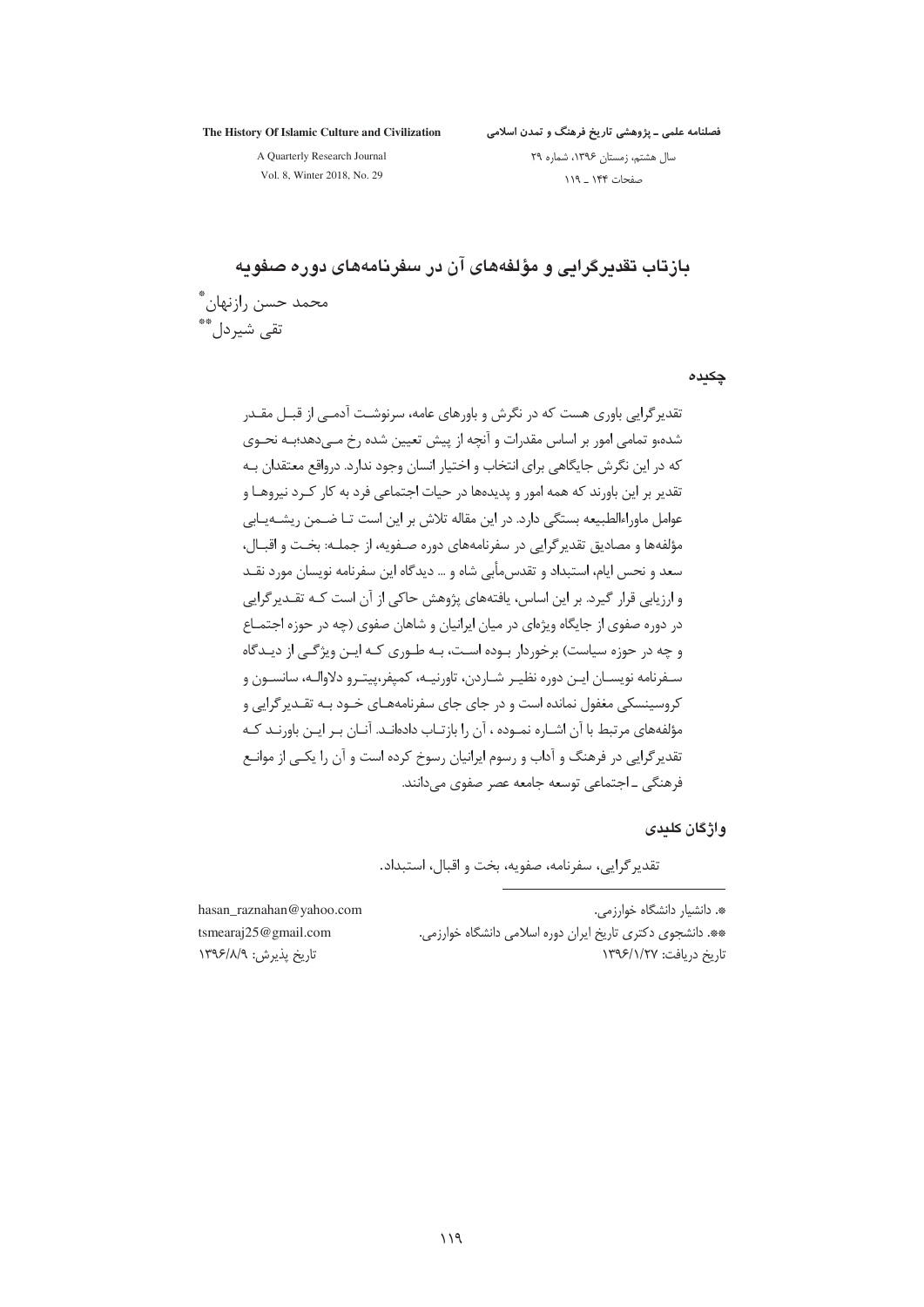# طرح مسئله

اعتقاد و التزام به تقدیر و سرنوشت (تقدیرگرایی)<sup>٬</sup> یکی از باورهای عمده ایرانیان در طــول تــاریخ محسوب می شود؛ که ریشه آن را باید در ایران باستان و در آیین زُروانی جستجو کرد. اینکه آیین زُروانی مستقل از دین زردشت بوده، یا اندیشـهای در درون خـود دیـن زردشـت، موضـوع بحـث نیست؛ گرچه بعضی از محققان برآنند که کیش زروانی سنتی است متعلق به پیش از زردشت، اما این نظریه نیز رواج دارد که کش زروانی در دوره هخامنشی بر اثر نفوذ عقایید پایلی پییدا شیده است. این کیش در دوره اشکانی از مقبولیت عام برخوردار بوده، اما چنین مـیiمایـد کـه در دوره ساسانی اهمیت بیشتری یافته است.<sup>۲</sup> زُروان که برگرفته از نام پهلوی یک ایزد میباشد، بـر پایــه اعتقاد به نیروی لایزال و غیر قابل تغییر سرنوشت استوار بوده است. درواقع در جهان بینی زروانی، تقدیر، حاکم مطلق است، و بر لحظه لحظه زندگی بشر تسلط کامل دارد. در اندیشه شـاهان دوره هخامنشیان، اعتقاد به تقدیر و اراده خدایی دیده می شود. شـاهان هخامنشــی کارهـای بـزرگ و پیروزی های خود را به اراده اهورا مزدا نسبت می دادند. در دوره ساسانیان تعلیم زروانی به صـورت گرایشات تقدیر گرایی در کتابهای پهلوی «بندهشن»، «گزیده های زادسپرم» و «داستان مینوی خرد» دیده می شود. <sup>۲</sup> با سقوط ساسانیان و حمله اعراب مسلمان به ایران، اندیشه هـای زروانـی و اعتقاد به تقدیر و سرنوشت بهنوعی دوباره احیا شد. تا جـایی کـه مسـئله قضـاوقـدر بـه یکـی از جنجالي ترين بحث هاي كلامي در جهان اسلام و ايران تبديل شد. در دوران امام على ﷺ، اگرچه عقیده به جبر و تفویض، کموبیش در افکار و اذهان مسلمانان بروز و ظهور داشته، ولی با این حال امام؛ و در مقابل هر دو عقیده موضع گیری نموده و با روشنگریهای خاص خود از نشـر آنهـا در میان مسلمانان جلوگیری نمود. ٔ ظاهراً از نیمه دوم قرن اول دو طرز تفکر و رویکـرد متفـاوت در باب جبر واختیار و قضاوقدر مطرح شد. گروهی تحت عنوان معتزله طرف دار آزادی و اختیار اعمال بشر شدند؛ و گروهی دیگر چون اشاعره یا مجبره، آدمی را موجودی مجبور و مضطر پنداشتند که اسیر تقدیر از پیش مقدّر شده خداوند است. این بحث ها در ابتدا تنها یک مطلب نظری و فلسـفی بود، اما کم کم گسترش پیدا کرد و به شاخههای دیگر علوم مانند کلام، عرفان، علـوم اجتمـاعی، اخلاق و … هم سرایت کرد. با استقرار حکومت بنـی|میـه در شـام و بنـیءبـاس در بغـداد، کـه

1. Fatalism.

٢. هينلز، شناخت اساطير ايران، ص ١١١. ۳. رهان *ادمان آسیایی، ص ۴*۸. ۴. ربانی گلپایگانی، *نشریه نور علم، ص ۸۵ ـ* ۸۴.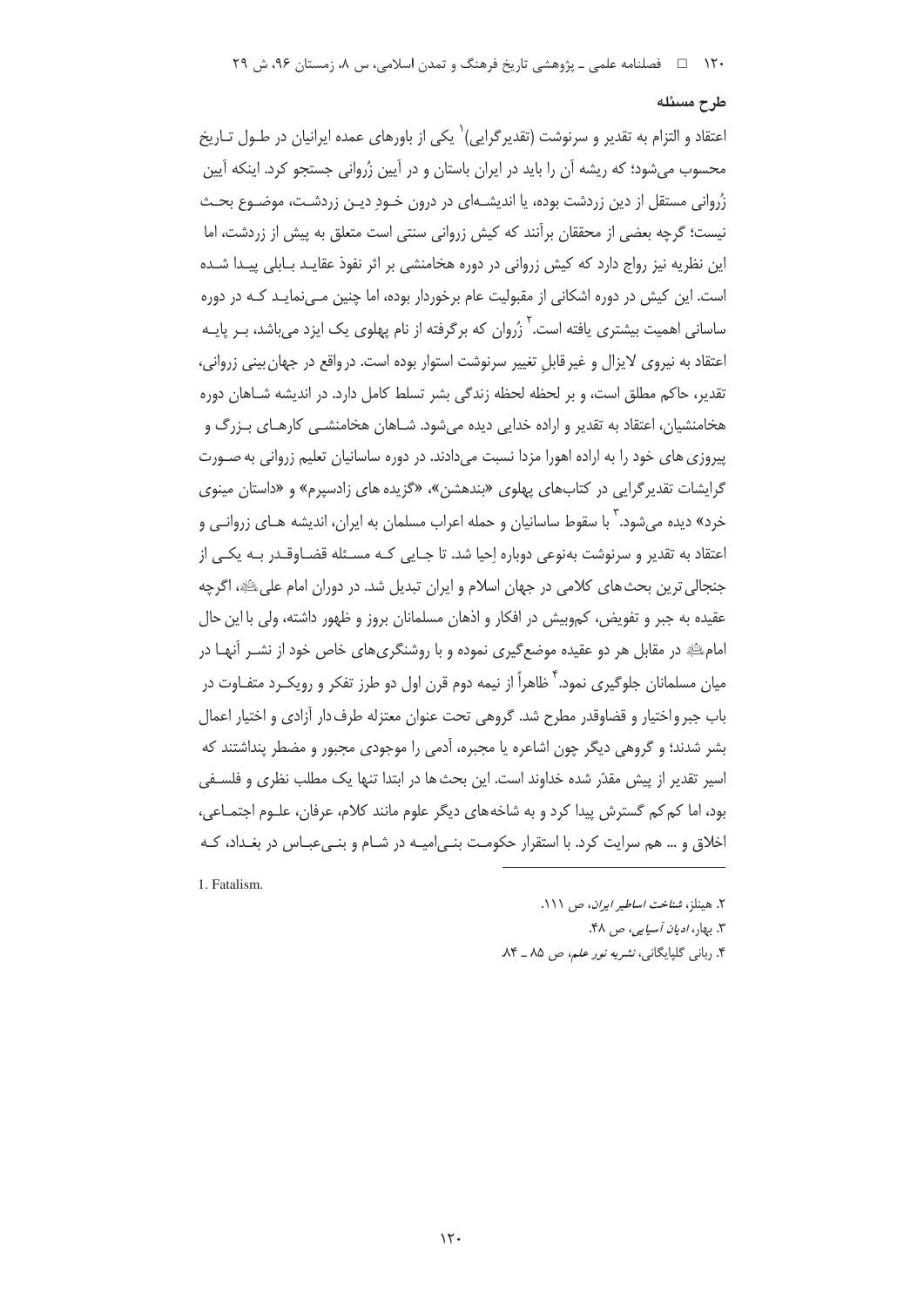زمامداران جهان اسلام به شمار می رفتند، خاصه حاکمان اموی سعی داشـتند بـا تـرویج و تبلیــغ تقدیر گرایی و اندیشه ارجاء، جامعه را در قبال عملکرد خود به سکوت کشانده، بی تفاوتی اجتماعی را گسترش دهند. با هجوم مغولان به ایران و جهان اسـلام، و ویرانـی و بـدبختی ناشـی از ایـن یورش ویرانگر، مردم ایران که در این فاجعه تاریخی، روحیه دلاوری، استقامت و امید به زندگی و آینده را از دست رفته میدیدند، یا به کنج خانقاهها رفتند و به تصوف پناه بردند، و یا تلاش کردند با تکیه بر اندیشه تقدیر گرایانه، این بلا و مصیبت تاریخی را بـه نـوعی توجیـه کـرده، خـود را تسکین دهند. چنان که خواجه نصیرالدین طوسی از دانشـمندان و فضـلای برجسـته آن دوره، هجوم چنگیز خان مغول را خواست و تقدیر الهی دانسته است. باتوجه به مطالب ذکر شده راجع به تقدیر گرایی و سیر تاریخی آن، این نکته قابل ذکر است که مطالعات صورت گرفته در مورد زمینههای سیاسی، اقتصـادی، دینـی، اجتمـاعی و فرهنگـی مـؤثر بـر شـکل گیـری باورهـای تقدیر گرایانه حکایت از آن دارد که این پدیده با عوامل و شرایط متعدی مانند عوامل طبیعی و جغرافیایی، پایگاه اقتصادی و اجتماعی، نوع نظامهای سیاسی، خانواده و سبک زندگی، نگـرش و جهان بيني افراد يک جامعه به دنيا و زندگي، نوع آموزش و تعليم وتربيـت، باورهــا و تقيــدات دینی و فرهنگی و … مرتبط بوده است. با تشکیل حکومت صفویه توسط شاه اسماعیل صفوی به سال ۹۰۷ ق، و رسمیت یافتن تشیع در ایران، به نظر می رسد اینبار تقـدیرگرایی نـه یـک واکنش به یک واقعه دردناک تاریخی (هجوم مغول)، بلکه بهعنوان یک باور ریشهدار در افکـار ایرانیان، و در ادامه سیر تاریخی خود، با برداشت و قرائت جدید دوباره احیـا و بـاز تولیـد شـد. مسئله اصلی در پژوهش حاضر این است که تقدیرگرایی و مؤلّفـههـای آن بـهعنـوان یکـی از مشخصه های بارز و ریشهدار فرهنگی در نگرش و باور ایرانیان، چه بازتـابی در سـفرنامه هـای عصر صفوی داشته است؟ اساساً سفرنامه نویسـان عصـر صـفوی بـا انعکـاس تقـدیرگرایی در نوشته های خود چه مقصود و هدفی را دنبال می کردهاند؟ آیا تقدیر گرایی در سفرنامه های ایـن دوره به عنوان یکی از موانع پیشرفت معرفی شده یا خیر؟

## ادبيات و مباني نظري تحقيق

#### ۱. مفهوم تقدیرگرایی

به هنگام بحث از اندیشه تقدیر گرایی در جامعه عصر صفوی، منظـور انسـانی اسـت کـه در ایـن جامعه بهعنوان یک کنشگر فرهنگی و اجتماعی و سیاسی ایفای نقش می کند. درواقع انسانی کـه در این جامعه مطرح است، پدیده ای فرهنگی، معناساز و در تعامل با دیگـران اسـت. ایـن انسـان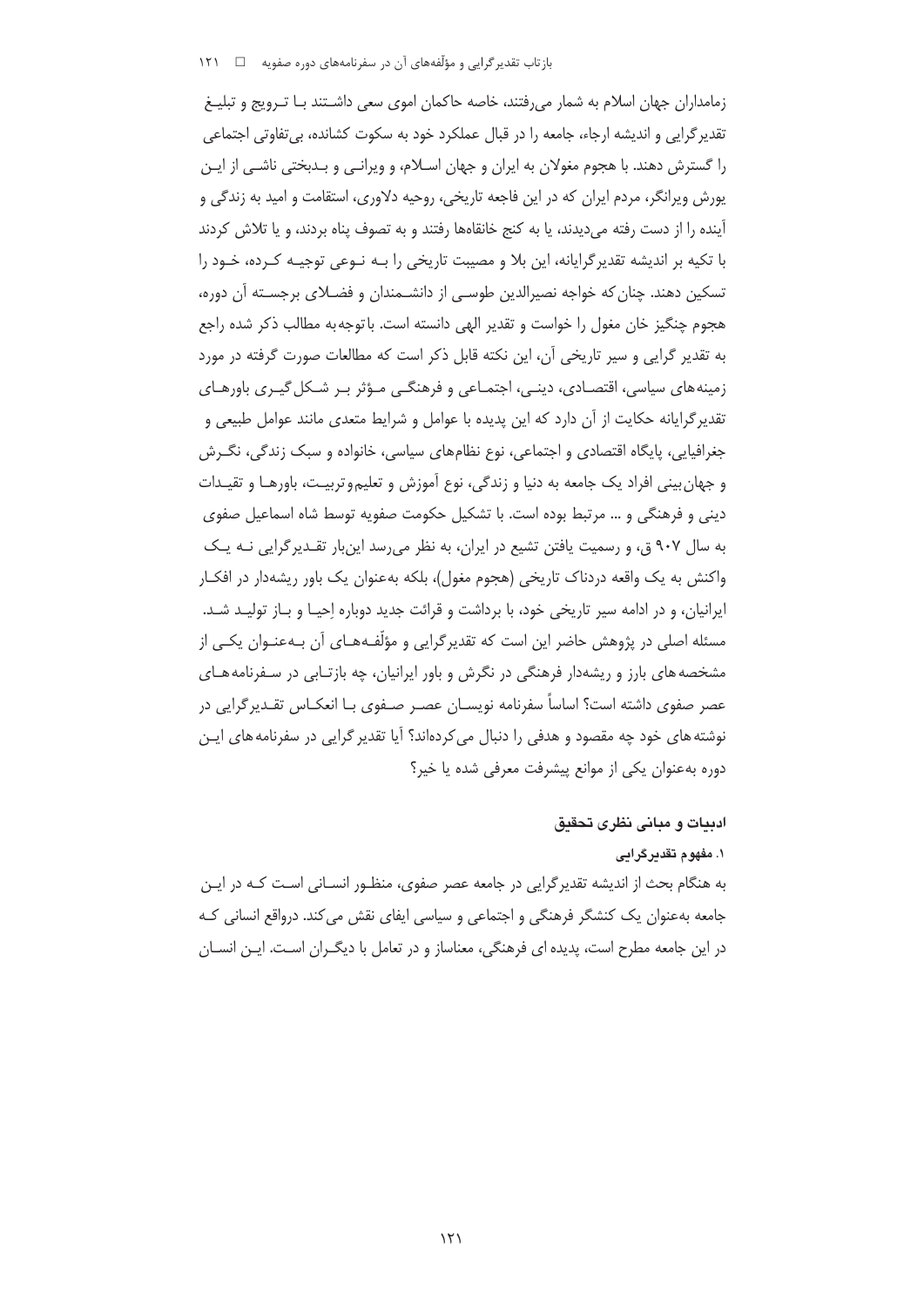۱۲۲ فصلنامه علمی ـ یژوهشی تاریخ فرهنگ و تمدن اسلامی، س ۸، زمستان ۹۶، ش ۲۹ براساس در کی که از موقعیت دارد، با دیگران (کنشگران) مرتبط شده، و براساس نظام معنایی مـأخوذ از فرهنگ در جامعه، نظام کنش را سامان میدهد. در این رویکرد هیچ کنشی بی معنا نیست.

در مورد تقدیر گرایی تعاریف گوناگونی ارائه شده است که در این میان عده ای تقدیر گرایی را، به مثابه اعتقادی گروهی دانسته و همه امور و پدیده های حیات اجتماعی فرد را به کارکرد نیروها و عوامل ماورای طبیعی و متافیزیک` نسبت می(دهند. <sup>۲</sup> در تعریف دیگر، تقـدیر گرایی، اعتقـاد بـه سرنوشتی از پیش محتوم و باور به تعیین آن توسط نیروهای ماورای طبیعی و قبول عـدم امکـان دخالت خود فرد در تغییر آن بیان شده است.<sup>۳</sup> اورت راجرز، تقـدبرگرابی را درجـه|ی از درک فـرد نسبت به ناتوانایے اش در مورد کنترل آینده تعریف می کند. <sup>۴</sup> وی در پرتو نتایج تحقیقـات خـود در زمینهٔ تقدیرگرایی در جوامع سنتی و دهقانی، به این نتیجه می سد کـه دهقانـان «سرنوشـت» را .<br>قدرت مطلقه در تعیین بدیختی و موفقیت های خود مردانند.<sup>۵</sup> بنابراین در اغلب مباحث نظیری و تجربي، تقدير گرايي به منزلۀ نوعي باور و اعتقاد فرهنگي مطرح شده است كه ٻ راسـاس آن اولاً ِ انسان موجودی ناتوان و با قابلیت های محدود در نقش بازیهایش در جهان پیرامـونی و امـور و وقایع زندگی به تصور آمده است و ثانیاً درک او دربارهٔ ناتوانی ها و محدودیتهایش سبب می شود كه بهنوعي احساس بيقدرتي كرده و به ناتواني خـود دربـاره شـناخت علـل وقـايع و پديـدههـا، پیش بینی وقایع در زندگی و کنترل آینده باور پیدا کند.<sup>۶</sup> در مجموع وقتی انسان به جایی می<sub>ا</sub>رسـد که در برابر مصائب و حل مشکلات ناتوان و در رسیدن به اهداف ناکام می شود و بـه عبــارتی در اندیشه و عمل قادر به پاسخ گویی به شرایط نیست، ناچار برای برون رفت از شرایط موجود و فرار از ناکامیها و شکستها به سرنوشت و تقدیر پناه می برد. این طرز تفکر در مقابل اراده آزاد انسان مطرح مي شود.

#### ٢. مباحث نظرى تحقيق

غالب پژوهشگران و نظریهپردازان حوزه تقدیر، این مفهوم را در ذیل نوسازی و توسعه مورد تبیین و بررسی قرار دادهاند. در این تحقیق سعی شـده تـا دادههـا در چـارچوب نظریـات «عقلانیـت و

1. Metaphysical.

۲. شجاعی، *ویژەنامە هفته یژوهش، ص ۴*۸.

۳. رفیعی، بررسی *عوامل اجتماعی مؤثر بر میزان تقدیر گرایی*، ص ۱۱. 4. Rogers, Modernization Among Peasants, P. 273. ۵. انوری، پژوهشی راجع به تقدیرگرایی و عوامل موثر بر تکوین آن، ص ۱۱.

6. Zagzebski, Philosophy Of Religion: An H Is Torical Introducation, P. 105-106.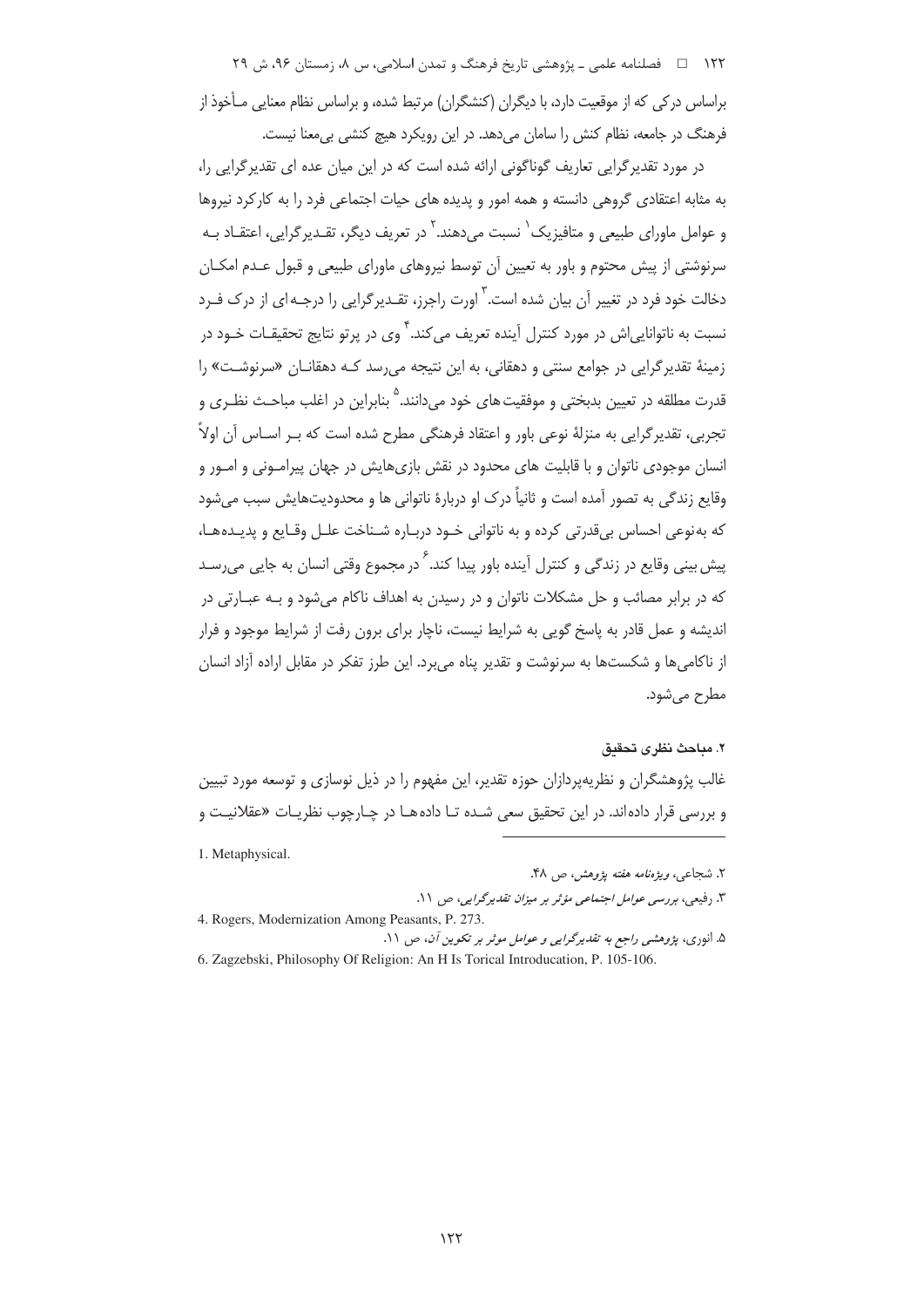تقدیر» وبر، و «ذهنیت اسطورهای» لوی برول مورد بررسی و تحلیل قرار گیرند.

ماکس وبر در اثر معروف خود *اخلاق پروتستان و روح سرمایه داری،* و با ارائه تز «عقلانیت و تقدیر» به بررسی نقش مذهب پروتستان، بهویژه فرقهای که به کالونیزم مشـهور اسـت و تبیـین رابطه میان اخلاق خاص مذهب پروتستان و پیـدایش و گسـترش سـرمایه داری نـوین در غـرب يرداخته است. ايده اصلي او در اين كتاب اين است كه پيدايش و گسترش فرقه ديني پروتستان و اخلاق ریاضت کشانه خاص آن، گام اساسے و مهــم در فراینــد عقلانــی شــدن جوامــع غربــی و شکل گیری نهادهای سرمایهداری محسوب می شود. وی بر این عقیده بود کـه ریاضـتکشــی در مذهب پروتستان دارای ویژگی ها و نتایجی است که در دیگر مذاهب به چشم نمی خـورد. وبـر در ریاضت کشی و ترک دنیا در مـذهب پروتسـتان نـوعی عقلانیـت مـی بینـد کـه در نهایـت منجـر بـه ثروتاندوزی و انباشت سرمایه میگردد. ضمن این که وی این ریاضتکشی معطوف به انباشت ثـروت را به منزله مشيت و تقدير الهي قلمداد مي كند. حال آنكه وبر در مورد آموزه هاي دين اسـلام راجـع بـه آخرتگرایی، زودگذر بودن دنیا، توکل، تقدیرگرایی و … به این نتیجه میرسد که این آمـوزههـا مـانع از شکل گیری روحیه سرمایهداری و پیدایش نهادهای اقتصادی سرمایهداری می گردد. <sup>۱</sup>

به عقیده وبر، ریاضت گرایی موجود در مذهب پروتستان، قیود غریزی مـال|نـدوزی را درهـم شکست و نه تنها به مال اندوزی جنبه قانونی داد، بلکه آن را به منزله مشیت الهـی تلقـی کـرد. «اگر خداوند راهی را نشان دهد که بتوانی بهطور قانونی از آن فایده بیشــتر کســب کنــی، امــا از آن راه پرهیز کنی و راه نسبتاً کم فایده ای را برگزینی، یکی از مقاصد تکالیف خود را نادیده گرفتـه و از اینکـه بنده مطیع خدا باشی، تمرّد کردهای. اما اگر عنایات پروردگار را قبول کنی و هر گاه که او خواست بـدان عمل کنی، می توانی نه برای لذت جسمانی و گناه، بلکه برای رضای او ثروتمند شوی».<sup>۲</sup>

وبر مدعی بود که شناخت جهان انسانی، تنها ازطریق یک فراگرد درونی و با تجربـه و فهــم امکان پذیر است و نه از طریق یک دانش بیرونی. به همین دلیل از دیدگاه وبر، کنشگر می بایست از آنچه که انجام می دهد، درک و تفهم داشته باشد. <sup>۳</sup> تفهم مستلزم درک معنایی است کـه فاعــل ِ کنش برای رفتار خویش می پذیرد. <sup>۴</sup> لذا از دیدگاه ویر آنچه که موجب می شود تقدیر گرایی موجـود

- ٢. وبر، اخلاق پروتستان و روح سرمايهدارى، ص ١٤.
	- ٣. ميرترابي، *مسائل توسعه جهان اسلام*، ص ۴۶.
- ۴. آرون، *مراحل اساسی اندیشه در جامعه شناسی*، ص ۲۱۱.

۰. ترنر، *ماکس ویر و اسلام*، ص ۲۴۱ \_ ۲۳۷.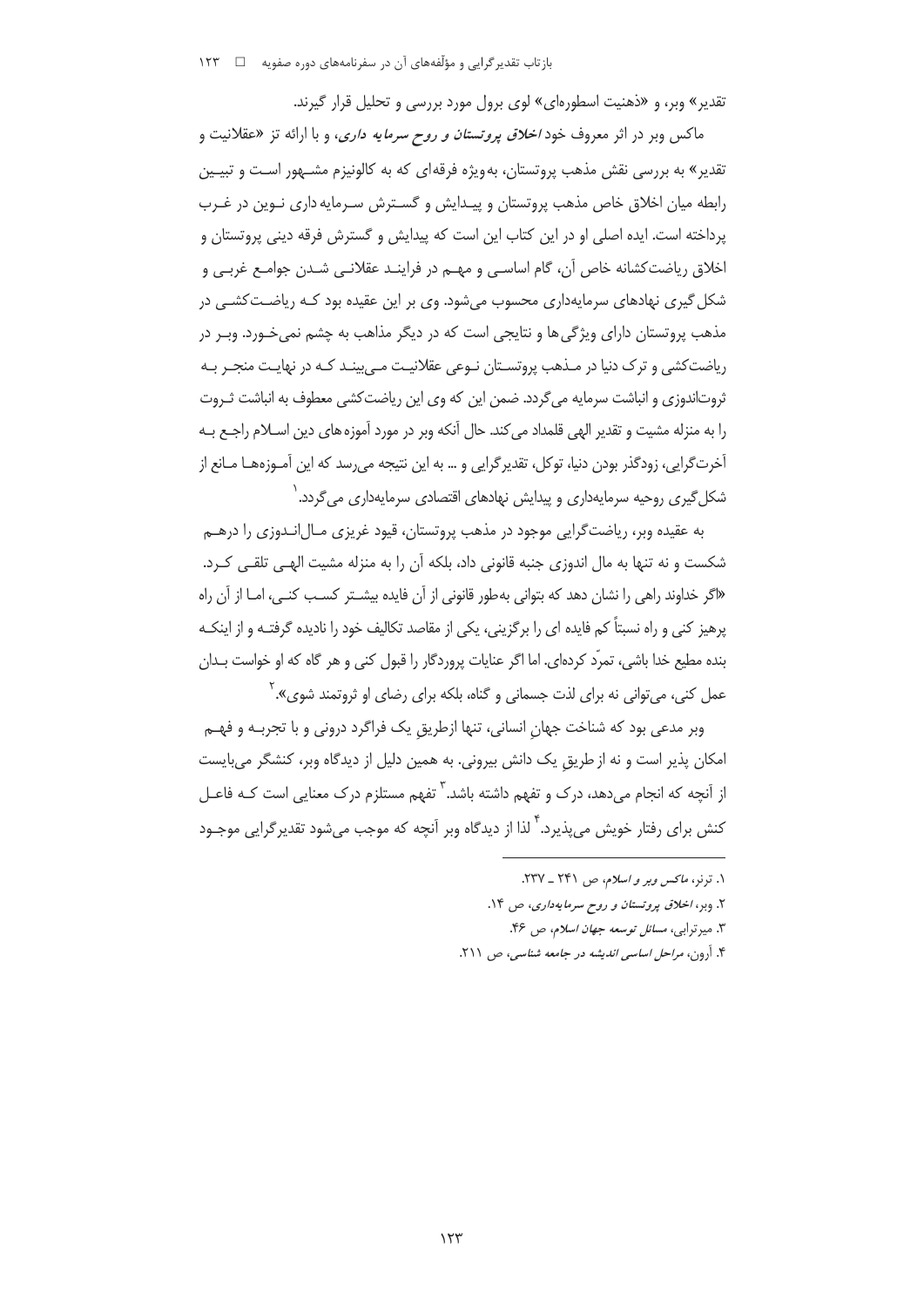۱۲۴ فصلنامه علمی ـ پژوهشی تاریخ فرهنگ و تمدن اسلامی، س ۸، زمستان ۹۶، ش ۲۹

در مذهب پروتستان، به تولید و سرمایهداری ختم شود، فهم کنش گر پروتسـتانی از تقـدیر اسـت. فهمی که اراده و مشیت الهی را در جهت تولید، کار و تحرک اجتمـاعی و اقتصـادی بـه خـدمت می گیرد. این فهم از تقدیر، از نگاه ویر، نه تنها در دیگـر ادیـان و مـذاهب، بـه تولیـد و انباشـت سرمایه ختم نشد، بلکه برعکس به ایستایی و تنبلی، آخرتگرایی و دنیازدگی منجر شد.

وبر اندیشه های ریاضتی و انجمن های صوفی را از عوامل انحراف دین اسلام قلمـداد کـرده، معتقد است که انجمن های صوفی با طرد تجملات دنیوی، یک دین عاطفی معطـوف بــه جهـان آخرت را برای تودهها به وجـود آوردنـد. همچنـین صـوفیان نتوانسـتند بـه خلـق مجموعـهای از انگیزهها بپردازند که قادر به تطبیق یافتن با حاجات سرمایهداری عقلانی باشد. لذا از دیدگاه وبـر، زهدگرایی دراویش صوفی، همانند زهدگرایی پروتستان های زاهد، یک اخلاق مذهبی مـرتبط بـا شغل نیست؛ زیرا کنش@ای مذهبی آنها ارتباط بسیار کمی با مشاغل این دنیا دارد.<sup>\</sup>

لوسین لوی برول، «ذهنیت اسطورهای» را در پیدایش باور تقـدیرگرایی در جوامـع ابتـدایی و عقبمانده مؤثر دانسته، و با تحقیق در اعمال و رفتار بومیان و قبایل ابتـدایی و مقایسـه ذهنیـت أنها با ذهنیت انسانهای متمدن غربی، به این نتیجه رسید که اصولاً ذهنیت جوامع توسعه یافتـه و متمدن با ذهنيت جوامع ابتدايي و عقب،انده متفاوت است. او فراينـد عقلـي انســان ابتــدايي را متفاوت با فرایندهای غربی ها یافت. وی براسـاس مطالعـاتش ـــ دربـاره زنـدگی، آداب و رسـوم، آیینها و فرهنگ ـ ذهنیت قبایـل بـومی و جوامـع ابتـدایی را «اسـطورهای» خوانـد و در کتـاب کارکردهای ذهنی در جوامع عقبمانده ویژگی هیای اصلی ذهنیت استطورهای را تشیریح کیرد. ازجمله ویژگیهای ذهنیت اسطورهای از دیدگاه لوی برول می توان به دو مورد زیر اشاره کرد:

۱. انسان ابتدایی زمان و مکان را به زمان و مکـان مقـدس و غیرمقـدس تقسـیم مـیکنـد. به عنوان مثال برخی از روزها یا مکانها را مقدس میداند. او در آن روزها یا مکانها نباید عمـل حرامی انجام دهد و انجام شعائر و مناسک خاصی نیز بر او واجب است.

٢. فعاليت ذهني اقوام رشد نيافته حالت عرفاني دارد. انسان هاي ابتدايي به همه چيز، قــدرتي عرفاني يا جادويي نسبت مي‹هند و به همين دليل، در ذهن انســان ابتــدايي فــرق چنــداني بــين موجود جاندار و بي جان وجود ندارد. ازنظر آنها هر چيـزي مثـل صـخره هـا، رودخانـه هـا، ابرهـا، پرندهها، خانهها و … ویژگیهای جادویی یا عرفانی دارند.<sup>۲</sup>

۱. ترنز، *ماکس ویر و اسلام*، ص ۲۴۱.

۲. لوی برول، *کارکردهای ذهنی در جوامع عقب افتاده*، ص ۹۲.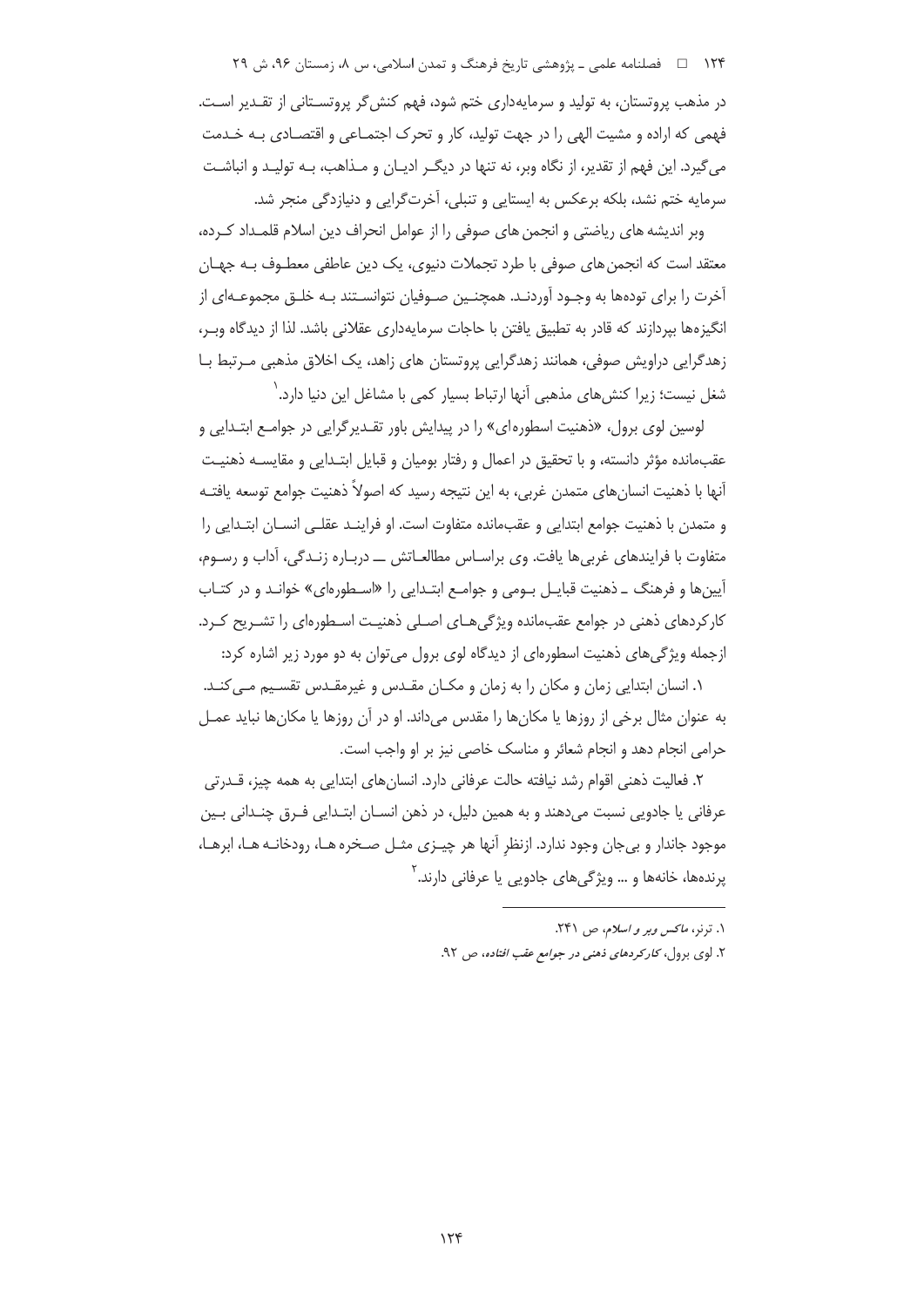با این تفاسیر می توان گفت که اصولاً ذهنیت اسطوره ای، «ذهنیتی گذشته *گ*ـرا» و «معطـوف به گذشته» است، که تمامی ایدئالهـا و آرمـانهـای خـود را در گذشـتههـای دور و در لابـلای اسطورهها و حماسهها جستجو می کند؛ لذا این نوع ذهنیت با هر گونه نوآوری و خلاقیت در تقابـل و تضاد است. بنابراین شاخصه هایی چون تسلیم، مخالفت با هرگونه تغییر، مسئولیتگریزی، انـزوا و علاقه به جادو و اسطوره و امور رمزی ازجمله ویژگی هایی هستند که در منش اجتماعی انسـان اسیر در چنگال تقدیر گرایی بیشتر دیده می شود. یکی از نظریهپردازان حوزه نوسـازی بـا تفکیـک جامعه به دو قطب سنتی و نو، در تحلیل جامعهٔ مدرن معتقد است:

ضمن اینکه کلیت جامعه از جهت ساختار یویا و نو می باشد، عناصر فرهنگے و انسانی آن نیز مدرن شده است. برای انسان، در این فرهنگ و جامعـه، زمـان بـا اهمیت و همه امور رو به سوی آینده دارد. در حالی که در جامعهٔ سنتی انسان به گذشته میاندیشد و زمان حال را نیز بر اساس گذشته تغییر و تفسیر میکند. به عبارت دیگر، او بیشتر سنت *گ*راست.<sup>۱</sup>

در متون دوره صفوی از جمله سفرنامه ها نیز این مطلب مطرح شده است که ساختار فرهنـگ و جامعهٔ سنتی ایران بر اساس تقدیر گرایی و نفی اراده و آزادی انسانی و نوآوری نهاده شده اسـت. انسان جامعهٔ سنتی در پی باور بر این پندار، که دنیا جاودانه بر همان پاشنه میچرخد، تلاشش بر آن است که با قدرتهای بزرگ طبیعت کنار آید و در پی استیلا یافتن بر آنها نیست. ٔ

# روش و پیشینه پژوهش

هرچند نمی تـوان بـه پژوهشـی خـاص در زمینـهٔ تقـدیرگرایی و بخـتبـاوری و انعکـاس آن در سفرنامهها اشاره کرد، اما اگر تقدیرگرایی را بهعنوان یکی از وجوهات و مشخصههای فرهنگـی و اخلاقی ایرانیان در نظر بگیریم، می توان به چند کتاب، مقاله و نوشته در این زمینـه و بازتـاب آن در سفرنامههای عصر صفوی اشاره کرد. کتاب *جلوههایی از فرهنگ میردم ایپران در سیفرنامهه*ا نوشته مصطفی خلعتبری لیماکی از جمله این نوشته هاست که در چهار فصل تنظیم و تدوین شده است. در توضیح و تشریح کتاب فوق، دکتر عباس پناهی مقاله ای بـا عنـوان *بازتــاب فرهنـگ و اجتماع ایرانیان در سفرنامه های اروپاییان* نوشته که در شماره صد و سی و سه مجلـه کتـاب *مـاه* 

<sup>1.</sup> Inkeles, Modernization among peasants, P. 54.

۲. البرتینی، *مکانیسمهای از رشد ماندگی، ص ۴*۷ ـ ۴۶.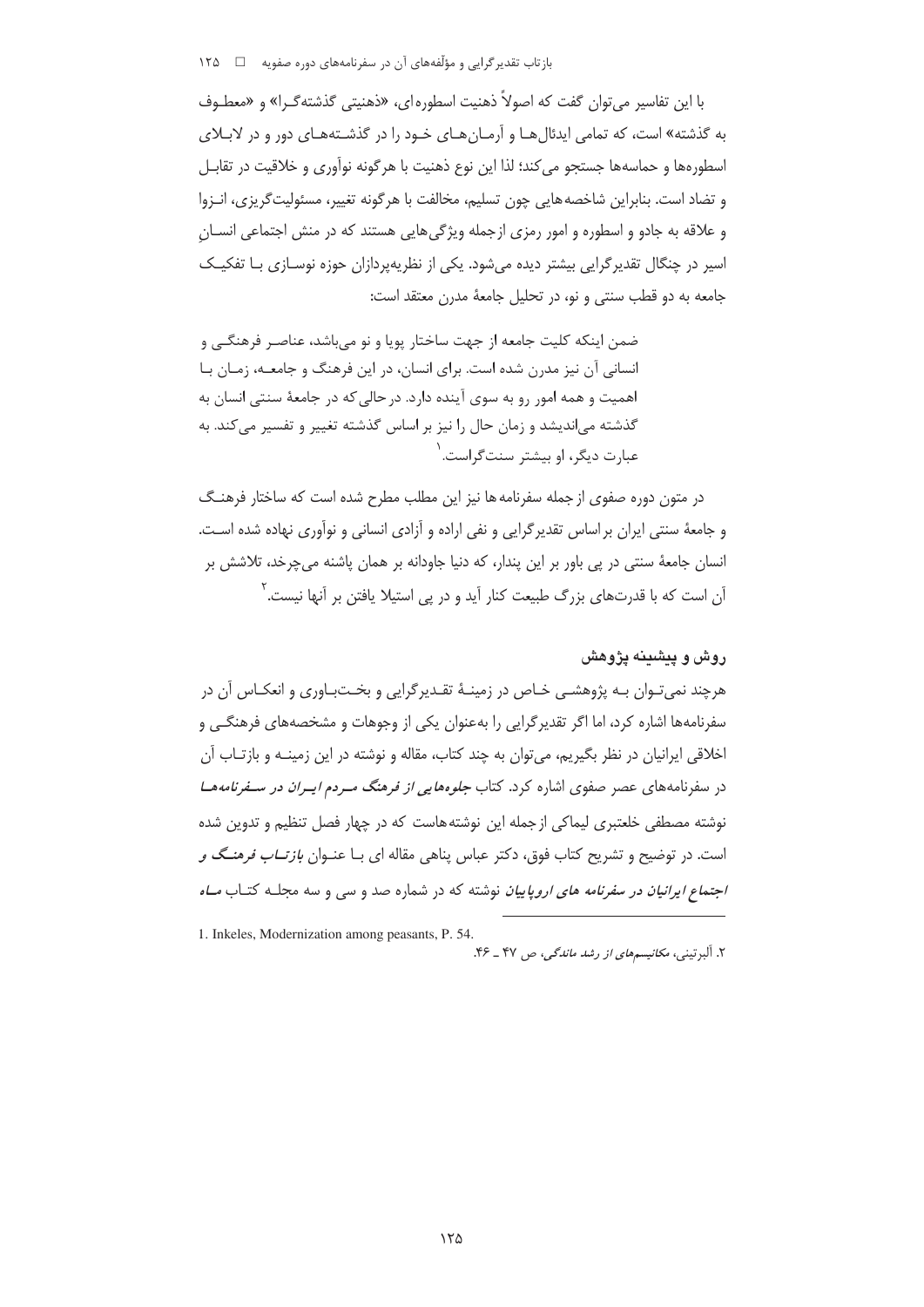۱۲۶ فصلنامه علمی ـ پژوهشی تاریخ فرهنگ و تمدن اسلامی، س ۸، زمستان ۹۶، ش ۲۹ تاریخ و جغرافیا به چاپ رسیده است. تصویر *ایران و ایرانی از نگاه مسافران خارجی* کتابی است از علی اصغر حقدار که در فصل های دوم و سوم این کتاب، نویسنده به انعکاس باور هـا و آداب و رسوم اجتماعی ایرانیان در سفرنامه ها پرداخته است. این کتاب در یک مقدمه و پنج فصل تنظیم شده است. پژوهش دیگر در این راستا کتاب *باورهای عامیانه در ایران به گزارش سسیاحان غرب*ے است که توسط حمید شعربافیان نوشته شده است. این کتاب به بررسی باورهای ناصحیح عامیانه یا به تعبیر دیگر همان خرافات شایع در میان مردم کشورمان پرداخته است. نویسنده سعی کـرده از لحاظ علمی، فلسفی و روان شناختی دلایل این اعتقادات خرافـی و ایـن عقـبمانـدگی جامعـه ایران را ریشه یابی نماید. این کتاب در قالب ۵ بخش تدوین شده است، که بخش دوم این کتـاب به بررسی باورهای عامیانه در ایران به گزارش سیاحان غربی اختصـاص داده شـده اسـت. آقـای علی کریمی مقالهای با عنوان *بازتاب فرهنگی ایرانیان در سفرنامه های عصر صفوی* نوشته، کـه از ویژگی مهم این مقاله بازتاب و انعکاس جنبههای مثبت و منفی اخلاقیی و فرهنگیی ایرانیـان در سفرنامه های عصر صفوی است. خرافه گویی و تقدیر باوری، تجمل گرایی، استبداد و فساد دستگاه سیاسی و … از موارد منفی فرهنگی ایرانیان است، که در این سفرنامه ها بازتاب داده شـده اسـت. فرهنگ و شخصیت *ایرانیان در سفرنامه های خارجی* عنـوان مقالـه ای اسـت کـه آقایـان حسـین میرزایی و جبار رحمانی نوشتهاند. نکته حائز اهمیت در این مقاله نگاه جامعهشـناختی نویسـندگان به مقوله فرهنگ و شخصیت ایرانیان و بررسی آن در آثار سفرنامهنویسان میباشد.

روش تحقیق در پژوهش حاضر توصیفی ـ تحلیلی است؛ و روش گردآوری یافتههـا و دادههـا در این پژوهش، روش کتابخانه ای با مراجعه به منابع دست اول موجود در آثار مکتوب عصر صفویه ــــ با تكيه بر سفرنامهها ــ و نيز پژوهش ها و تحقيقات جديد در رابطه با موضوع مقاله مى باشد.

> اهمدت سفر نامهها در شناخت تاریخ فرهنگی ایران و نقدی پر آن ۱. اهمیت سفرنامهها در نگارش تاریخ اجتماعی ایران

در میان آثار مکتوب عصر صفوی، سفرنامهها بهخاطر نشاندادن چشم|ندازی از اوضاع اجتماعی و فرهنگی ایران در آن دوره و آشنا کردن خواننده با دنیایی ناشناخته حائز اهمیت فـراوان هسـتند. چراکه در این سفرنامهها باورهای ایرانیان، آداب و رسوم مذهبی و غیرمذهبی، برپایی و نکوداشت آیینها و سنتها و … به خوبی منعکس شده است. لذا سفرنامهها بـهدلیـل محتـوای اجتمـاعی و فرهنگی خود از اهمیت بسیاری برخوردار هستند. همچنین باتوجهبه تنوع و غنـای سـفرنامههـا و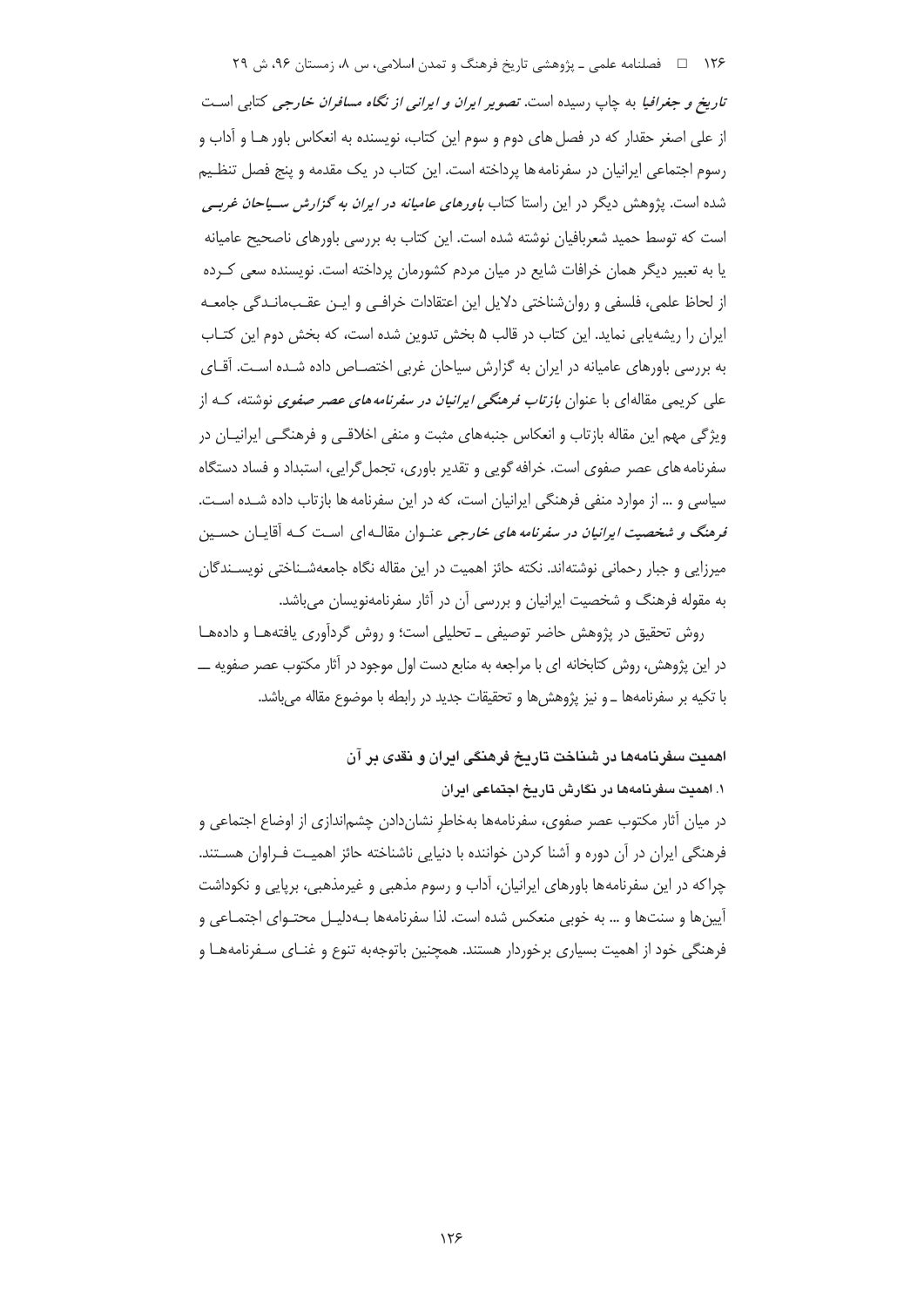نوشتههای مربوط به کشور ما، مطالعه آنها منافع سرشاری دارد که برای اصلاح و پیشـرفت یـک جامعه نمی توان از آنها صرف نظر کرد. چراکه همیشه آداب و سنن و عـادات و رفتـار مـردم یـک جامعه، و بهطور کل آنچه مربوط به اجتماع و فرهنگ می شود، در نظر مردم همان جامعـه، امـری عادی و قابل قبول به نظر می رسد، حال آنکه بسیاری از همان امور از دیـدگاه یـک مشــاهدهگـر بيروني، حيرت انگيز، غيرطبيعي و سؤال برانگيز جلوه مي كند. ديگر اين كـه سـفرنامههــا درواقــع پردههایی از صحنههای زندگی اجتماعی مردم کشورهای مربوطه هسـتند، و بـالطبع خـوبی هـا و بدي ها، زشتي ها و زيبايي هاي آن جامعه را آشكار مي كنند. در ضمن اهميـت آثـار جهـانگردان و سیاحان به گونه ای بود که بسیاری از فیلسوفان و مورخان مشهوری چون: منتسکیو، روسو، دیدرو، گیبون، لامارک و … در تدوین نظریات تاریخی و آثار علمـی خـود از عقایـد فلسـفی و اجتمـاعی سیاحانی چون شاردن، بهره گرفته اند.<sup>\</sup> ضمن اینکه عوامل گوناگونی در رونــق سـیاحت در نیمـه دوم قرن پانزدهم و اوایل قرن شانزدهم میلادی و در پی آن پیدایش ادبیـات سـفرنامهای، مـؤثر بودند. تحولات در نظام بین الملل و روابط جهانی، ویژگی های ژئوپلتیک ایران و پیدایش اندیشـه اصلاح ـ بهویژه در حوزه نظامی ـ را می توان ازجمله این عوامل برشمرد.

#### ۲. نقدی بر سفرنامهها

مطالبی که سفرنامهنویسان در سفرنامههای خـود پیرامـون فرهنـگ ایرانـی آوردهانـد، بـا وجـود گستردگی، تازگی و عینی بودن وقایع، خالی از اشکال و ایراد نیست، و چه بسا در برخی مـوارد بـا نگاهی جانبدارانه، آمیخته به حب و بغـض و از سـر ناآگـاهی نوشـته شـده اسـت. همچنـین در سفرنامه ها بعضاً برداشت های نادرستی دیده میشود کـه ناشـی از اطلاعـات ناکـافی از تـاریخ و فرهنگ ایران زمین، اقامت کوتاه در ایران، عدم آشنایی کامل با زبان فارسی و پـیش(داوری هـای ایرانپژوهان است. در واقع اگر قصد و نیت ایرانپژوهان و سفرنامه نویسانی نظیر شاردن، تاورنیـه، كمپفر و … را در شناخت تاريخ و فرهنگ ملل شرق از جمله ايران بدانيم، آن وقت به ايـن نتيجـه می رسیم که «شرق شناسی»<sup>۲</sup> نتیجه یک نیاز بوده است، نیازی کـه در اثـر گسـترش منازعـات و منافع استعماری پدید آمده است. ۖ این شرق شناسی نمیتوانـد خـالی از پـیش داوری بـوده باشـد؛ چراکه شرق شناسی از آغاز مدعی آن بوده است که می خواهد در مهد و کانون پرورش علم یعنـی

١. رق اجنژاد، سفرنامه های اروپاییان در عصر صفویان، ص ٣٢.

2. Orientalism.

۳. جوان بخت، *ایران از نگاه انیرانی*، ص ۲۴.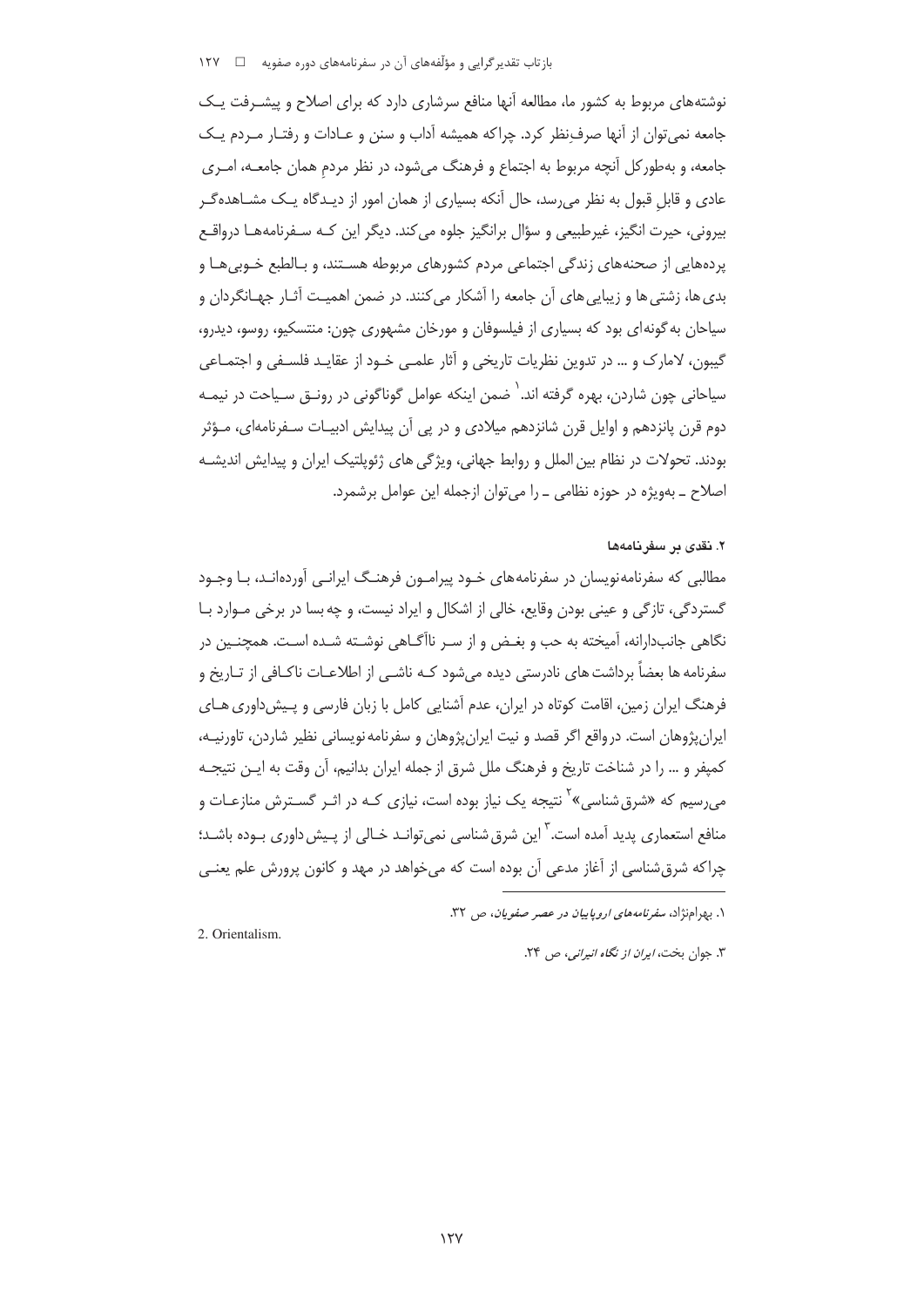۱۲۸ = ه فصلنامه علمی ـ پژوهشی تاریخ فرهنگ و تمدن اسلامی، س ۸، زمستان ۹۶، ش ۲۹

غرب، به روش عینـی ْ موضـوع خـود، یعنـی شـرق را مطالعـه کنـد، و ایـن مطالعـه را خـالی از پیش داوری ها و اغراض و خالی از هر نوع «تصرف ذهنی»<sup>1</sup> انجام دهـد. در ادعـای مزبـور، ایـن فرض نهفته است که تنها انسان غربی می تواند شرق را بـه عنـوان یـک موضـوع مـورد مطالعـه پیش روی خود قرار دهد، زیرا مسلح به سلاح علم است، و طرف مقابل توان چنین کاری را ندارد، زبرا فاقد آن سلاح است.<sup>۳</sup> طباطبایی نیز اگرچه مدعی است که سیاحان خارجی به ویژه شـاردن و کمپفر، درک و فهم دقیق تری از دوره صفویه نسبت بـه محققـان و مورخـان ایرانـی داشـته|نـد، بالین حال این درک و فهم از نگاه وی، نه از روی تأمل فلسفی آنها، بلکه از روی غریـزه و حـس سیاسی و فرهنگے شان بوده است. ۖ همچنین ازآنجایی که برخی از سیاحان نظیـر پیتـرو دلاوالـه و سانسون با انگیزه تبلیغ مسیحیت اقدام به مسافرت به ایران نمودند، دیـدگاههـای آنـان خـالی از تعصب و پیش داوری نیست. چنان که پیترو دلاواله در مقام یک کاتولیک متعصب و متأثر از چنین نگرشی در خصوص هیچ یک از مذاهب از جمله اسلام نتوانسته است بـی طرفانـه قضـاوت کنـد و هنگامی که درباره ادیان صحبت می کند، نمی تواند خود را از تعصب و بـی|نصـافی دور نگــه دارد. نکته مهمی که می توان در اغراض مذهبی دلاواله مـورد توجـه قـرارداد، تـلاش وی بـرای رواج مسیحیت در ایران بوده است. سانسون مبلغ مسیحی نیز در زمان سـلطنت شـاهسـلیمان صـفوی برای ترویج دین مسیحیت به ایران آمده و عامدانه یا غیرعامدانه اطلاعات بسیار نـاقص و اغلـب نادرست دربارہ اسلام ارائه کردہ است. وی حتی بهعنوان یک میلّغ مسیحی هر حرف نادرسـتی را که به اسلام نسبت دادهاند، بهراحتی و بدون تحقیق پذیرفته است.<sup>۵</sup> ژا<sub>ن</sub> شاردن نیز اگر چه مد*عی* است که با تکیه بر اطلاعات سفرنامهنویسان پیش از خود بـه درک درسـتی از تـاریخ و فرهنـگ جامعه ایرانی رسیده، اما در عمل، وی نتوانسته داوری منصـفانهای از خلـق و خـوی و بـاورهـای ایرانیان ارائه دهد. وی در قسمتی از نوشتههای خود، دنیاگریزی و تقدیرباوری ایرانیان را متـأثر از شرایط تاریخی و فرهنگی حاکم بر ایران ندانسته و آن را از تأثیرات آموزههای دین اسلام معرفی می کند. شاردن با اشاره به تغییر مذهب و ماهیت نحوه حکومت در ایران می نویسد:

اما اساس دین و بنیان تبلیغات اسلام بر این است که دنیا گذرگاهی بی|عتبـار و

1. Objective. 2. Subjective.

۳. آشوری، *مجله راهنمای کتاب*، ص ۲۱۹.

۴. طباطیایه، تأمله ٍ درماره ایران، ج ۱، ص ۲۲۶.

۵. سانسون، سفرنامه سانسون (وضع کشور شاهنشاهی ایران در زمان شاه سلیمان صفوی)، ص ۱۳.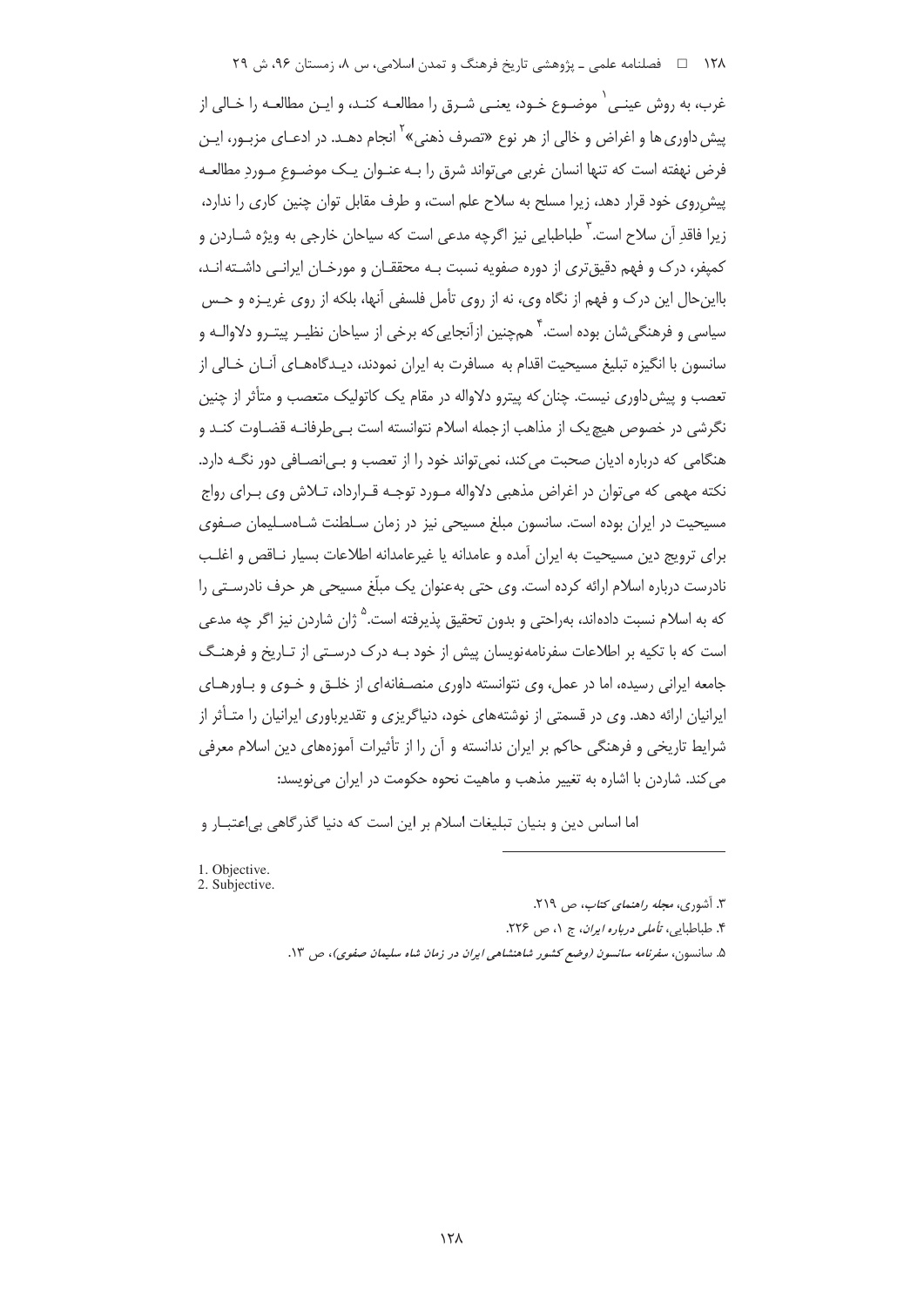بازتاب تقدیر گرایی و مؤلّفههای آن در سفرنامههای دوره صفویه □ ۱۲۹

فاقد ارزش است، و نباید به دنیا و آنچه در آن است، دل بست؛ و زندگی واقعے و سرمدی در آخرت است و در این دنیا به حداقل معاش باید خرسند بود. <sup>(</sup>

همچنین ایرادی که بر سیاحتنامه بسیار مفصّل شاردن گرفته اند این است که وی بـا وجـود دانستن زبان فارسی و ترکی که در آن روزگاران در بعضی شهرهای ایران رایج بوده، بـه سـبب همنشینی و همصحبتی با جاهمندان، در اعماق اجتماع ایران غور و نفوذ نکرده اسـت و بـه قـول آلفونس گابريل، تاورنيه به سبب عدم آشنايي به زبان فارسي و شاردن به علـت معاشـرت زيـاد و مداوم با جاهمندان آن طور که باید و شاید به احوال جامعه نیرداختهاند.<sup>۲</sup>

# بازتاب تقدیرگرایی در سفرنامههای عصر صفوی ۱. بخت و اقبال

بختباوری و سرنوشتگرایی باتوجه به پیشینه تاریخی که در مقدمه مقاله بـدان اشـاره رفتـه، در دورههای مختلف تاریخ ایران، بهویژه دوره صـفویه از مشخصـههـا و مؤلَّفـههـای عمـده و بـارز فرهنگ مردم این سرزمین محسوب میشده است. با مراجعه به متون تاریخی و ادبـی و مـذهبی عصر صفوی بهویژه سفرنامهها، می توان بازتاب و انعکاس تقدیر گرایی و باور به بخت و اقبـال را مشاهده و دریافت کرد. اغلب سفرنامه نویسان دوره صفوی از تقدیر گرایی ایرانیان و اعتقاد آنها به تحول همهٔ رخدادها به خواست خدا، صحبت کرده اند و آن را زمینهساز نوعی روحیهٔ رضا و تسلیم در برابر امور پیش آمده، و توجیه و تبیین آن در فرهنگ ایرانی دانستهاند. این تقدیر گرایی و روحیهٔ فرهنگی تسلیم و رضا و توکل منفعلانهٔ ایرانی، مانع از بروز و ظهور و تداوم نیروهای پویا و فعـال در حیات فرهنگی و اجتماعی ایرانیان قلمداد شده است. <sup>۲</sup> سفرنامه نویسان عصر صفوی بـا اسـتناد به رواج طالع بینی، جادوگری و فال گیری، اعتقاد و اعتماد زایدالوصف مردم به منجمان در شناخت روزهای سعد و نحس برای انجام کارها، اعتقاد به شانس و تصادف، مراجعـه بـرای اسـتخاره بـه منظور انجام کارهای مهم و برخی رفتارهای دیگر که از منظر اروپاییـان فاقـد پایـههـای علمـی شمرده می شدند، یا وجود برخی عبارات و جملات در گفتههای مردم عادی، به این نتیجه رسیدند که خرافه گویی و تقدیرباوری از صفات برجسته و ریشهدار در حهان ایرانی است.<sup>۲</sup>

۱. شاردن، *سفرنامه شاردن*، ج ۲، ص ۷۰۰. ٢. همان، ج ١، ص ١٢. ۳. یولاک، سفرنامه بولا*ک: امران و امرانیان*، ص ۱۱۸.

۴. کريمي، بازتاب هويت فرهنگي ايرانيان در سفرنامههاي عصر صفوي و قاجاري، ص ۵۱.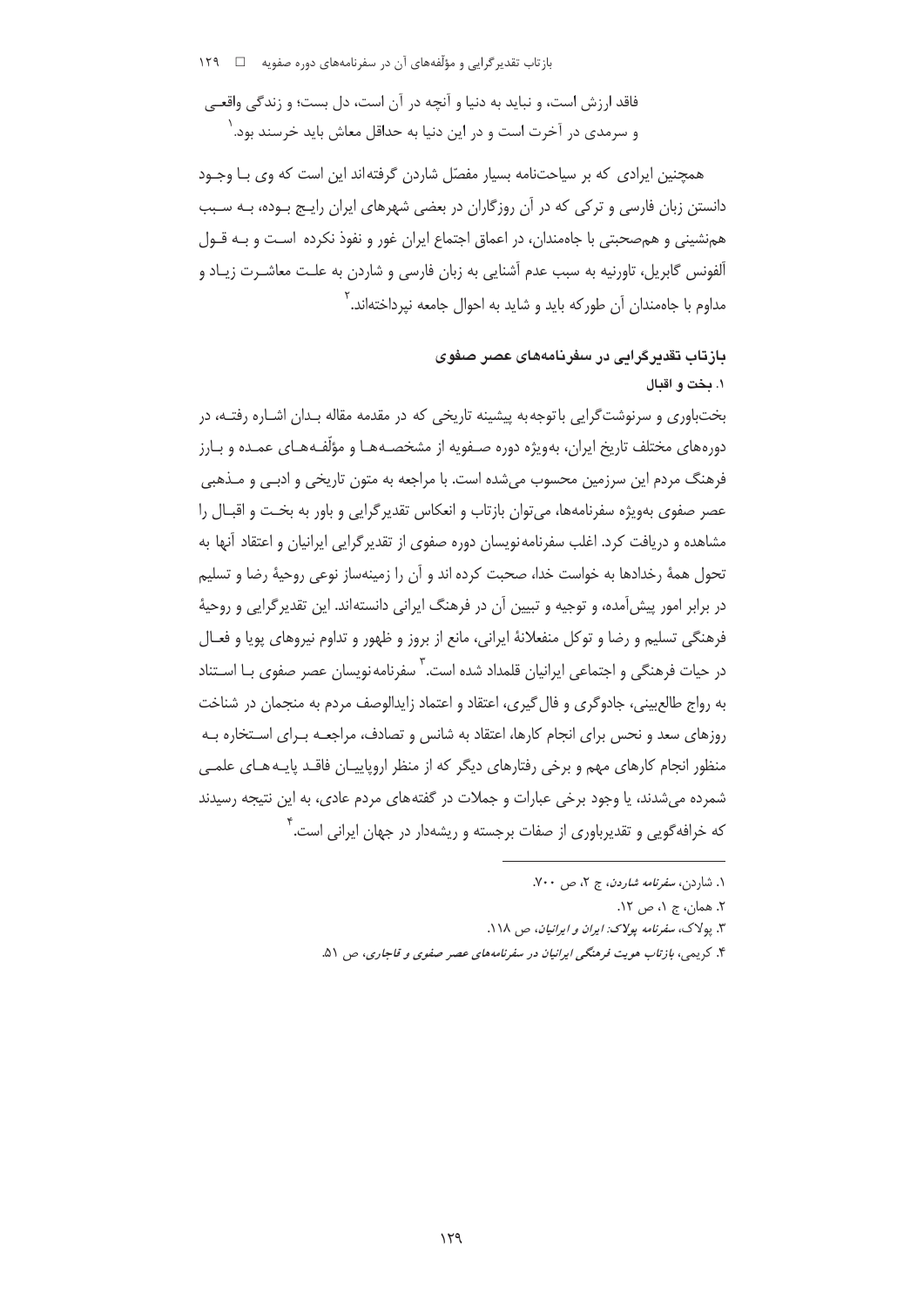۱۳۰ فصلنامه علمی ـ پژوهشی تاریخ فرهنگ و تمدن اسلامی، س ۸، زمستان ۹۶، ش ۲۹

ژان شاردن جواهرفروش و جهانگرد فرانسوی که در دوره یادشاهی شاهعباس دوم بـه ایـران آمد، در سفرنامه چند جلدی خود، شـرح مبسـوط، دقیـق و نسـبتأ جـامعی از اوضـاع اجتمـاعی و فرهنگی و اخلاق و عادات مردم ایران عصر صفوی ارائه می دهد؛ لـذا اغــراق نخواهــد بــود اگــر شاردن را \_ بهقول راجر سیوری \_ معتبرترین ناظر این دوره بدانیم. ` شاردن با تأکید چندباره در سـفرنامه خود برای عینی و تجربی بودن اطلاعات خود و نیز دقیق جلوهدادن آن چنین می،نویسد:

قبل از آغاز مطلب باید به تأکید تمام بگـویم آنجـه شـرح مــ کـنـم همـه عـین حقیقت و دور از ابهام و تردید است، یا خود دیدهام یا از افراد راستگو و مـؤمن شنیدهام. ۲

سپس در ادامه می نویسد:

آگاهی های من تنها مبتنی بر گفته های صاحبنظران و افراد مطّلع نیست، بلکـه من سراسر طول و عرض این سرزمین را به غرض تحقیق پیمودهام.<sup>۳</sup>

شاردن در سفرنامه خود به ویژه در فصل های نهم و دهم از جلد سوم، مفصـل بـه بـاور هـای خرافی و تقدیرباوری ایرانیان و حاکمان عصر صفوی اشاره کرده و ذکر می کند که چگونه ایرانیان در تمام شئونات زندگی خود از زندگی فردی گرفته تا کارهای عامالمنفعه، به بخت، اقبال، طالع و تقدير پناه ميبرند.

با مراجعه به سفرنامههای عصر صفویه و بررسی آنها به این نتیجه میرسیم که موضوع بخت و اقبال تأکید بر زودگذر بودن دنیا، و نگاه مشیتانگارانه به رویـدادها، کـه بـه قـول شـاردن بـه «جهان بینی فرهنگی و فلسفی خاص ایرانیان»<sup>۲</sup> برمی *گ*ردد، نــه تنهـا بــه تولیــد ثـروت، انباشــت سرمایه و شکل گیری نهادهای سرمایه داری منجر نشد، بلکه این تقدیر گرایی در درون خود نوعی انفعـال و بـي تفـاوتي، و دوري گزيــدن از كارهــاي عــامالمنفعــه را بــه همــراه داشــته اســت. سفرنامه نویسان دیگر نیز با تعبیری این چنینی، تقدیرگرایی ایرانیان را نوعی جهان بینـی فلسـفی برای کنار آمدن با مصائب و مشکلات زندگی فهم کردهاند. به گفته گوبینو:

> ۱. سیوری، *ایران عصر صفوی*، ص ۱۷۲. ٢. شاردن، *سفرنامه شاردن*، ج ١، ص ١١٢. ٣. همان. ۴. شاردن، *سفرنامه شاردن*، ج ۲، ص ۷۶۱.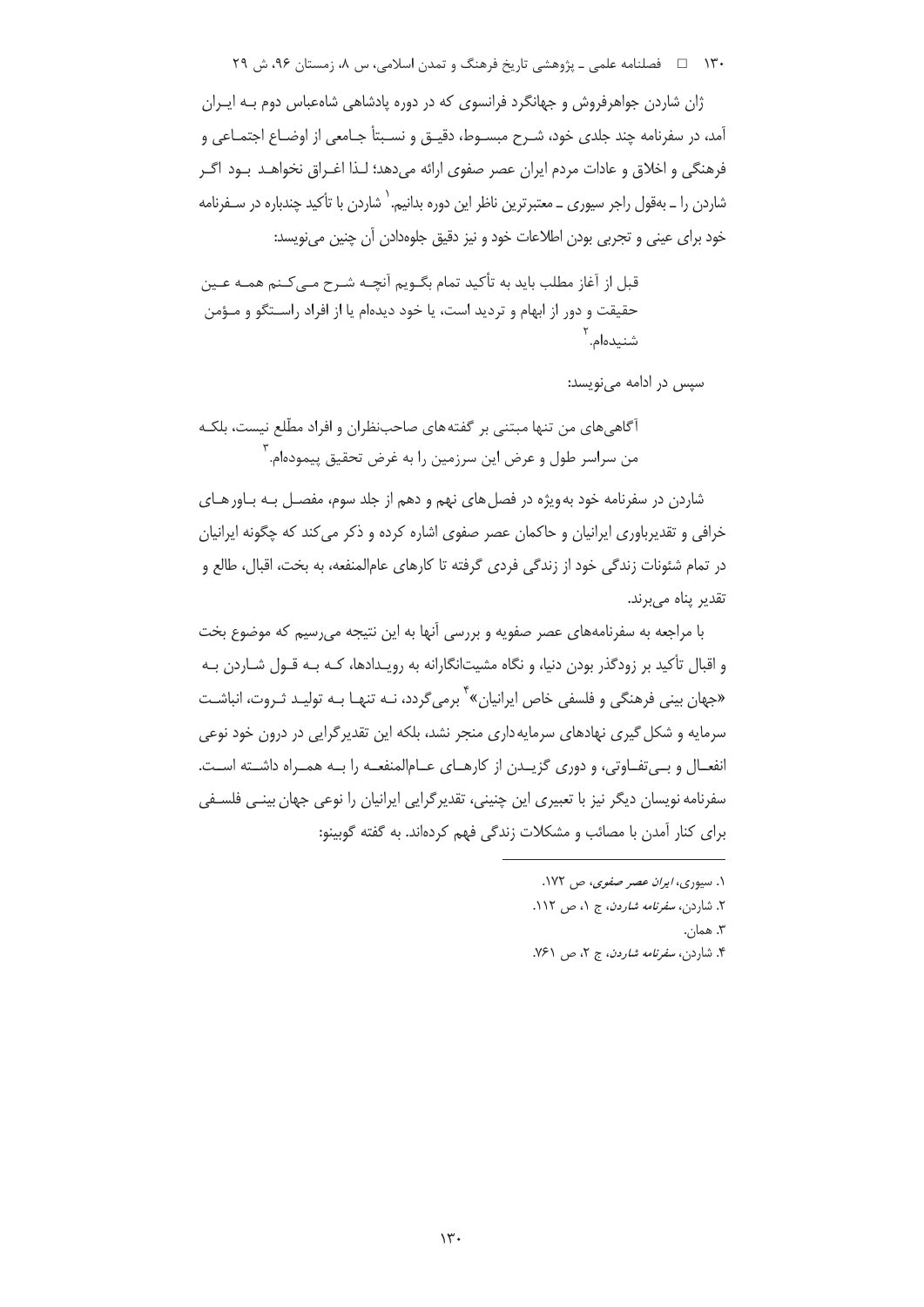من در هیچ یک از نقاط جهان ملتی را ندیدم که از لحاظ کنار آمدن با مشکلات زندگی، به قدر ایرانیان، فیلسوف مشرب باشند و دشواری های جهان را به دیـده حقارت بنگرند. <sup>۱</sup>

یک ایرانی در نظر شاردن: «غم فردا را نمی خورد، دم را غنیمت می شمرد و معتقد است کـه هرچه خدا خواهد همان است و بر سر هر کـس همـان رود کـه پروردگـار در ازل مقـدّر فرمـوده است». <sup>۲</sup> همین نظر شاردن گواه این مطلب است که ایرانیان از تقـدیرگرایی نـه بـرای توسـعه و تولید ثروت، که بیشتر برای رهایی از درماندگی و ناملایمات و سختی های روزگار از آن بهره برده و حتی با تکیه بر این نگرش هیچ تلاشی در جهت رفع مشکلات وارد شده انجام نمیcادند.<sup>۳</sup>

شاردن بی میلی و بی علاقگی ایرانیان برای کارهای عام المنفعه و بازسازی و مرمت بنـاهـا و عمارتهای فرسوده را ناشی از نگاه تقدیرباور و روحیه رضـا و تسـلیمپـذیری ایرانیـان مـیدانـد. «عموم ایرانیان بر این اعتقادند که نه تنها بناهای عمومی بلکه هیچ بنایی را نباید ترمیم و تعمیر کرد. آنان بر این باور باطل و خرافه اند که بناها و عمارتها نیز مانند آدمیان درگذرند و همچنـان که انسان وقتی پیر شد می میرد، بناها وقتی رو به ویرانی می نهند، ترمیم و تعمیر کردنشان کاری بیهوده است. اعتقاد آنها درباره خانهای که در آن سکونت دارند نیز همین است.»<sup>۲</sup>

درواقع با بررسی سفرنامههای این دوره، این گونه برداشت می شود که غالب سفرنامهنویسـان از تقدیر گرایی و نگرش قضاوقدری ایرانیان به عنوان یک خصیصه و ویژگی منفی و بازدارنده پـاد کردهاند که عموماً مانع تحول اساسی و پیشرفت در زندگی ایرانیان شده است. هـرچنـد در ایـن دوره نیز تلاش های اندکی از ایرانیان در مواضع خاصی برای تغییر وضـع موجـود مشـاهده شـده است، اما گوپی در این کشور «کسی در فکر اصلاح مملکت نیست».<sup>۵</sup>

### ۲. باور به سعد و نحس ایام

باور به زمان و مکان مقدس ــ سعد و نحس ايام ــ و نيز اعتقاد به طلسم و جـادو، کـه از ديــدگاه لوی برول از ویژگیهای ذهنیت اسطورهای در جوامع عقبافتـاده معرفـی شـده، در نوشـتههـای

> ١. گوبينو، سه سال در ايران، ص ۶۱. ٢. شاردن، سفرنامه شاردن، ج ٢، ص ٧۶١. ۳. فریر، برگزیده و شرح سفرنامه شاردن، ص ۲۲۲. ۴. شاردن، *سفرنامه شاردن*، ج ۴، ص ۱۳۷۳. ۵. کمیفر، *سفرنامه*، ص ۷۳.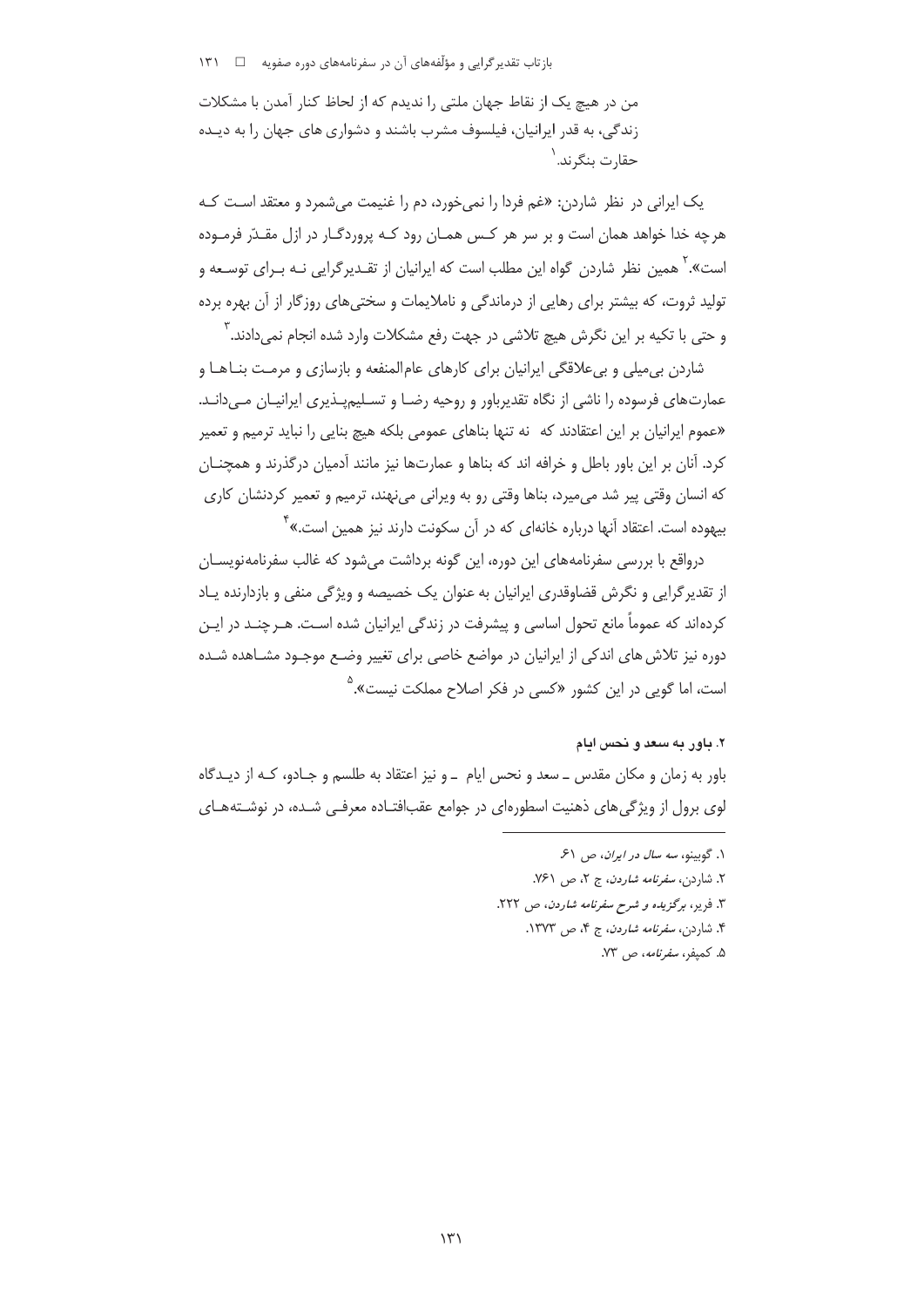۱۳۲ □ فصلنامه علمی ـ یژوهشی تاریخ فرهنگ و تمدن اسلامی، س ۸، زمستان ۹۶، ش ۲۹

برخی از سیاحان عصر صفوی انعکاس یافته است. بهطوری که عدهای از این سفرنامهنویسـان بـا اشاره به این جنبه از باورهای فکری ایرانیان، اظهار داشتهاند که در این دوره هیچ طبقه و گروهی از اجتماع را نمی توان یافت که به «زمان مقدس و نامقدس» و «سعد و نحس ایام» باور نداشـته باشد. این نوع نگرش را می توان در تمامی شئونات زندگی ایرانیان از مسافرت و سکونت در خانه جدید گرفته، تا پوشیدن لباس نو، عقد و ازدواج و مهمانی رفتن و … ملاحظه کرد. به گفته ویلیام فرانکلین، اعتقاد ایرانیان به این امر \_ روزها و ساعات مبارک \_ چنان عمیق است که برای انجــام هر کاری اعم از بی|همیت و یا بااهمیت، خواهان فرارسیدن زمان مبارک می،باشند. ` گوبینو با اشاره به گذشتهگرایی و اسطورهباوری ایرانیان می نویسد:

ایرانیان به گذشته نگاه می کنند نه به آینده. هر لحظه دم از بزرگـان و پهلوانـان گذشته م<sub>ی(</sub>نند، و به وجود آنها افتخا<sub>د</sub> مے کنند.<sup>۲</sup>

در اسطورههای ایرانی تأکید بر پایان جهان، و بازگشت دوبـاره انسـان بـههمـراه پـیش،بینـی پیروزی نهایی نیکی بر بدی و از بین رفتن شرارت و نیروهای اهریمنـی بـرای همیشـه از نظـام آفرینش شده است. این دسته از اسطورهها با نوید آمدن منجےهای سه گانه ــ اوشیدر، اوشـیدرماه و سوشیانت ــ در پایان هر هزاره، وعده بازگشت برخی از برجستهترین پهلوانان و شهریاران ایرانی مثل بھرام ورجاوند را در جھان مے دھند. نمود عینی و بازتاب خارجی اسطورہھای پایان جھـان را مے توان در اھمیت یافتن سرنوشت ــ تقدیر گرایے ۔ ملاحظه کرد. <sup>۳</sup> حال اگر باور به سعد و نحس ایــام را وجهي از تقدير گرايي بدانيم، در ذهنيت جوامع اسطورهاي و سنتي \_ بقول ميرچـا اليـاده ـــ زمـان، همگن نیست ٌ و هر ساعت از شیانه٫وز می تواند خود ٫ا به درجاتی از خـوش بُمنـی و بـدشُـگونی ظاهر سازد. لوی برول نیز در تشریح نظریه ذهنیت اسطورهای، با تقسیم شبانه روز به پنج واحد مجزا و نوعاً روز تعطیل، طلوع خورشید را زمان سعد برای انجام کار میداند؛ در حالی که در حـدود ســاعت نه صبح زمان نحس فرا مے رسد که در آن زمان، هر کاری به شکست مے انحامـد.<sup>۵</sup> آدام اولئــاریوس سفرنامەنویس \_\_ دبیر سفیر فردریک سوم دوک آلمان در دربار شاەصفی \_ با اشارہ به بـاور افراطـی

۵. پیشین.

۱. فرانکلین، *مشاهدات سفر از بنگال به ایران*، ص ۵۱؛ پولاک، *سفرنامه یولاک: ایران و ایرانیان*، ص ۷۸.

۲. گوبينو، *سه سال در ايران*، ص۸۰۸.

۳. محمودی، *اسطورههای کهن و نگرش معاصر ایرانیان به نظام بین الملل، ص* ۶۹.

۴. الياده، رس*اله در تاريخ اديان*، ص ۳۶۶.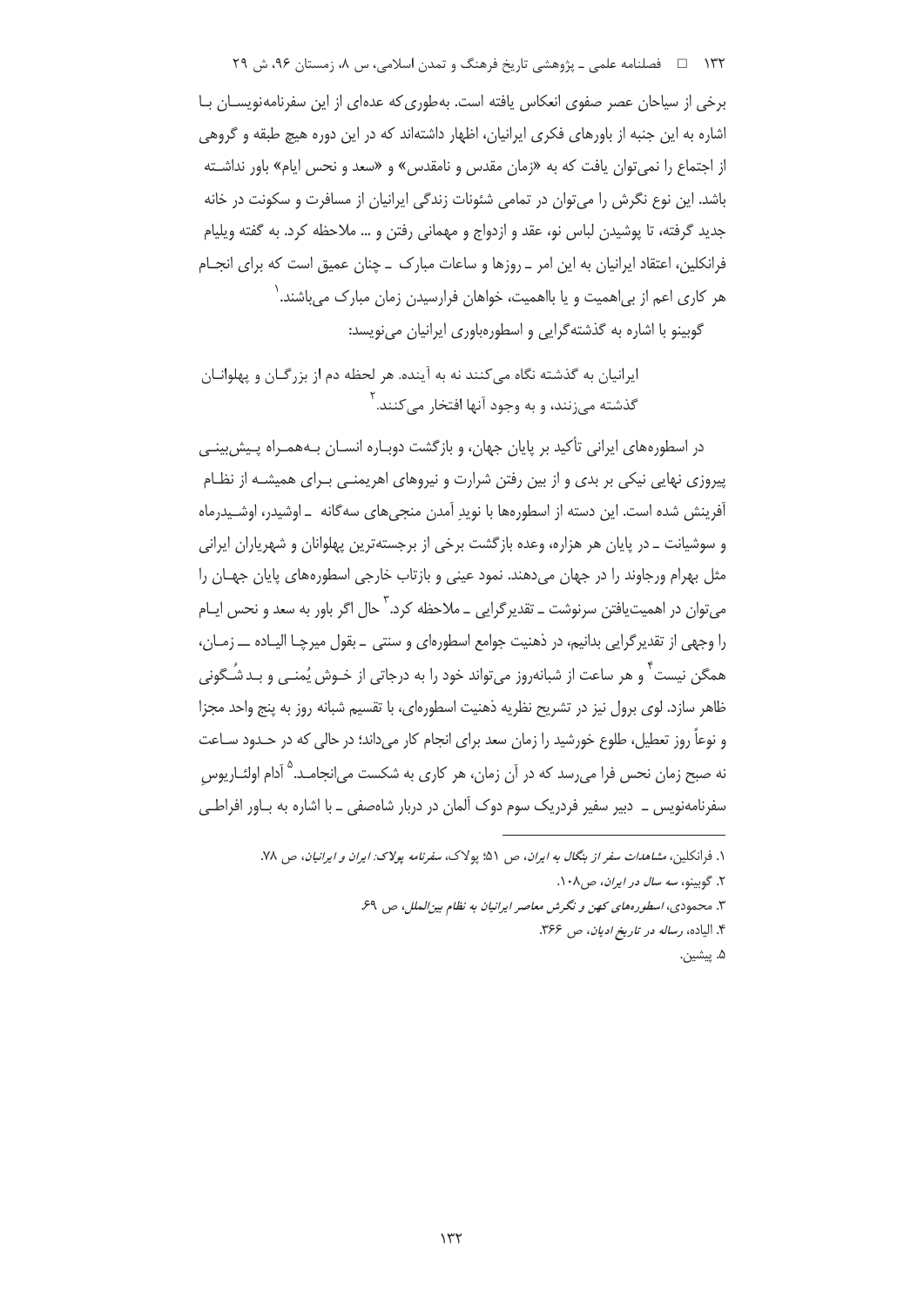بازتاب تقدیر گرایی و مؤلّفههای آن در سفرنامههای دوره صفویه □ ۱۳۳

ایرانیان به زمانهای سعد و نحس، اذعان میدارد که:

بر اساس خرافات ناشی از اعتقاد به احوال ستارگان، روزهای سوم، پنجم، بیست و سوم و بیست و پنجم هر ماه را نحس میدانند و در این روزها کارهای مهم را انجام نمی دهند، و برای ساعات سعد و نحس اهمیت فراوان قائلند. بزرگان قبــل از مشورت با منجم لباس نو نمی یوشند، به حمام نمی روند و بر اسب بـه منظـور مسافر ت نمے نشبنند. <sup>۱</sup>

سفرنامه نویسان عصر صفوی با اشاره به باور ایرانیان به سعد و نحس ایام، از احترام و اعتقـاد آنان به منجمان و طالعبینان در نوشتههای خود سخن گفتـهانـد. چراکـه تعیـین سـاعات سـعد و نحس با این جماعت بوده، حاکمان و دیگر مردمان بر اساس رأی و نظر آنـان بـرای آینـده خـود برنامه ریزی می کردند. لذا بی جهت نیست که غالب سـفرنامه نویســان و سـیاحانی کـه در عصـر صفوی به ایران سفر کردند از حضور منجمان و اخترگران در دربار و ارج و قرب والای آنــان نــزد شاهان صفوی سخن گفتهاند.<sup>۲</sup> و حتی چهبسا منجمان شأن و منزلتی بالاتر از طبیبان داشته، رأی و نظر آنان بر نظر و تجویز طبیبان، رجحان و برتری داشته است. فی|لمثل پزشـکان در مـداوای بیماران برحسب عوارض و علائم امراض و خصوصیات مشهود مرض اقدام می کردنـد و دارویـی تجویز مینمودند، در صورتی که منجمان با این اقدامات مخالفت میورزیدند و می گفتند:

باید چرخ و سیر کواکب را نیز نگریست تا معلوم شود که آیا مراجعه بـه پزشـک سعد است با نحس؟ <sup>٢</sup>

در سفرنامه کازما، از کنارهگیری موقت شاهعیاس اول به توصیه منحمان و پیش گویان سخن به میان آمده که منجمان برای رفع بلای ناشی از قضای الهی، شاهعباس را وادار به کنارهگیری از سلطنت کردند و سپس در روزی که احوال ستارگان سعد م<sub>ی</sub>نمود، باز بر تخت نشاندند.<sup>۴</sup>

در سفرنامه ها به خرافهپرستی و تقدیرباوری شاهسلیمان صفوی نیز اشاره شده است. بر طبــق اشاره کمپفر، شاهسلیمان مردی خرافهپرست بود، بهطوری که طبق اشاره وی، میزان اعتقادی کـه شاەسلیمان به پیش گویی های ستارەشناسان داشته، حیرتآور است. جنگیدن با دشــمن، پــذیرفتن

١. اولئاريوس، *سفرنامه آدام اولئاريوس،* ص ٣١٢.

۲. شاردن، *سفرنامه شاردن*، ج ۳، ص ۹۸۹، تاورنیه، *سفرنامه*، ص ۲۸۴، کمیفر، *سفرنامه*، ص ۷۰.

۳. شاردن، *سفرنامه شاردن*، ج ۵، ص ۱۸۳ ـ ۱۸۲.

۴. کازما، *سفرنامه*، ص ۹۰.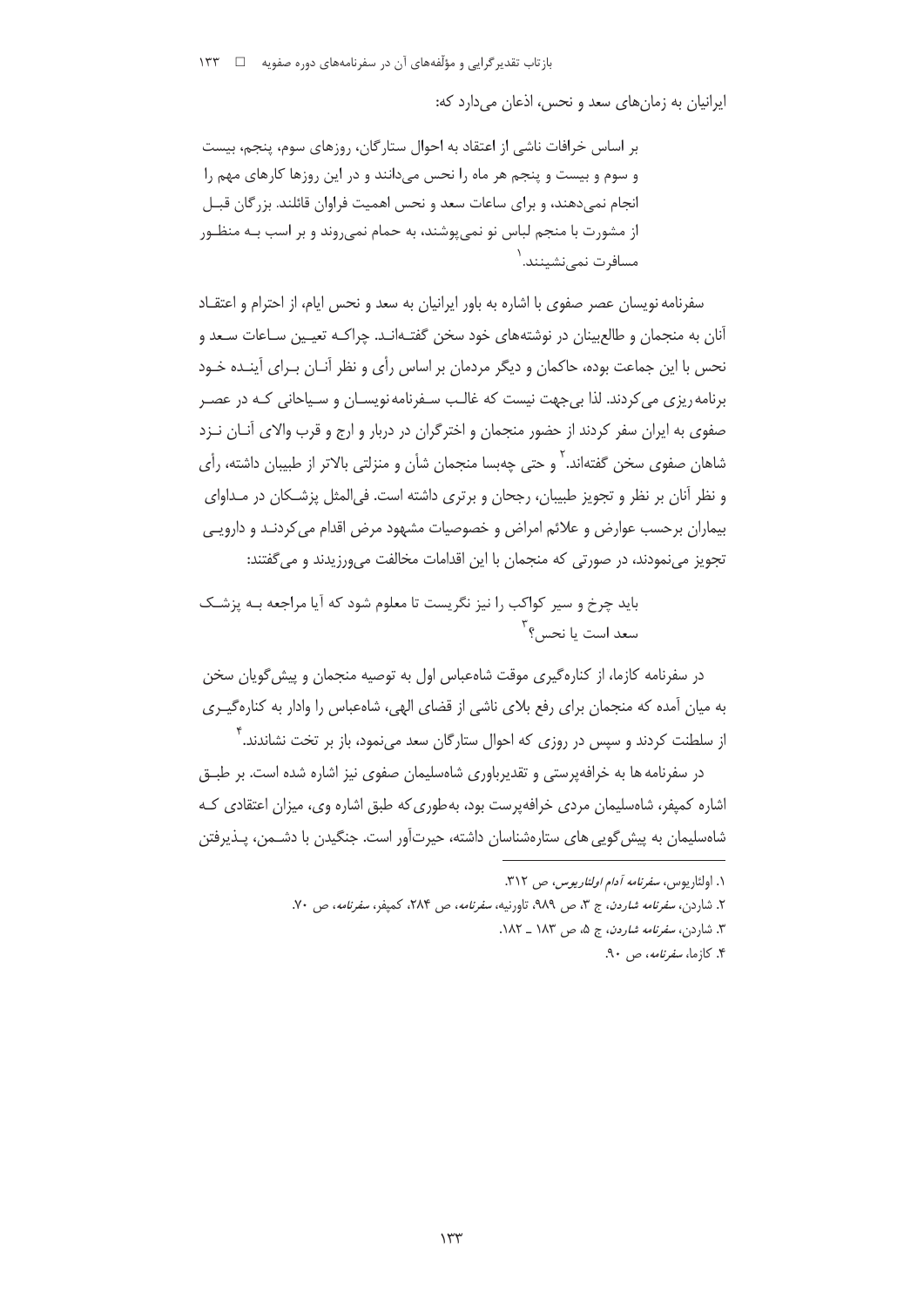۱۳۴ فصلنامه علمی ـ پژوهشی تاریخ فرهنگ و تمدن اسلامی، س ۸، زمستان ۹۶، ش ۲۹

سفرا، ترتیب دادن میهمانی ها، شکارها و بر اسب نشستن و به تفرج رفتن، همه معلـق اسـت بـه اینکه قبلاً در این مورد از ستارهشناسان کسب تکلیف شده باشـد. اگـر چـه بـه کـرات حـوادث و رویدادهای گذشته خلاف گفته ستارهشناسان را ثابت کرده، اما هیچ کدام از این موارد نمی توانست در باور شاه به تقدیر و سرنوشت خللی وارد کند.<sup>۱</sup>

در سفرنامه های کمپفر و سانسون به مطالبی برمیخوریم که چون تـاج گـذاری شـاهسـلیمان صفوی در ساعت سعدی از قران کواکب انجام نیذیرفت، شاه در روزی دیگر که منجمین از سـعد و مبارک بودن آن روز خبر داده بودند، دوباره تاج&ذاری کرد.<sup>۲</sup> حتی بـرای رهـایی از بدشـگونی و نحس بودن تاج گذاری اول، شاهسلیمان نام خود را از صفی به سلیمان تغییر داد. آ

کارری ازجمله سیاحان ایتالیایی است که در دوره شاهسـلیمان صـفوی (۱۱۰۵ ق) وارد ایـران شد و در تاج گذاری شاهسلطان حسین حضور داشت. وی نمود بارز اعتقاد ایرانیان به سعد و نحس را تاج گذاری شاهسلطان حسین دانسته، اظهار میدارد که:

وقتی که ساعت سعد معین شده از طرف منجمان جهت تـاج گـذاری نزدیـکتـر شد، به بازرگانان و پیشهوران بازار دستور دادند که هر کدام چراغی روشن کننـد و تا نصف شب در بازار بمانند، وگرنه به پرداخت دوازده تومان محکـوم خواهنـد گردید. نزدیکی های نصف شب ساعت سعد تاج گذاری فرا رسید، همزمـان بـا آن نزول باران وضع بیرون را به هم زد، اما با صدای طبل و شیپور به اطـلاع مـردم اصفهان رسانیدند که حسین به شاهی رسید و بر تخت سلطنت جلوس کرد. ٔ

نگرش تقدیری شاهان صفوی و مریدان آنـان بـه پیـروزی و شکسـت در جنـگ هـا نیـز در سفرنامههای این دوره منعکس شده است. در این نگرش، پیروزی در جنگ ها نتیجه اقبال شاهی شکست در جنگ، حکمت بالغه الهی بود و نیز آنچه که توطئهها و نقشههای دشمنان را خنثـی و نقش بر أب مي كرد، چيزي نبود، جز مدد الهي و الهامات غيبي.

شاهطهماسب در سی ویکمین سال از سلطنت خود ــ ۹۶۱ ق ــ برای دفع شـورش گرجیـان و

۳. سانسون، *سفرنامه سانسون (وضع كشور شاهنشاهی ایران در زمان شاه سـلیمان صـفوی)*، ص ۲۷؛ شوسـتر والسـر، ایران صفوی از دیدگاه سفرنامههای اروپاییان، ص ۲۳.

۴. کارری، *سفرنامه کارری*، ص ۱۱۱.

۰۱. همان، ص ۷۰.

۲. کمپفر، سفرنامه، ص ۵۱؛ سانسون، سفرنامه سانسون (وضع کشور شاهنشاهی ایران در زمان شاه سـلیمان صـفوی)، ص ۲۶.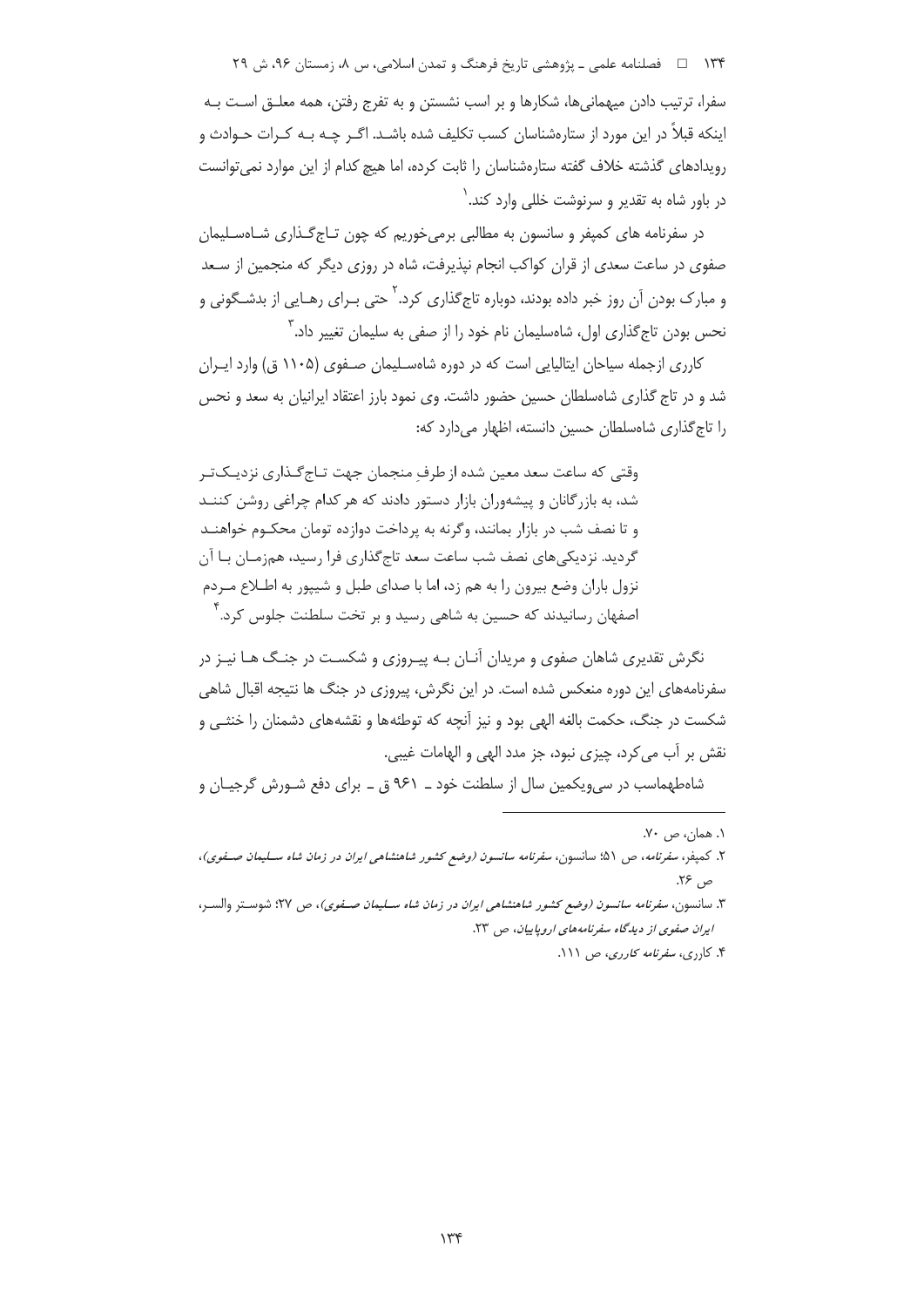رفع فتنه، عازم دیار گرجستان شد. غازیان و جنگجویان شاهطهماسب که در این جنگ \_ به گفته حسینی قمی مؤلف *خلاصةالتواریخ* ـ بسیاری از بی دینان را به قتـل رسـاندند و زنـان و فرزنـدان ایشان را اسیر کردند، سرانجام متوجه قلعهای شدند که از دیگر فلات آن بلاد بلندتر بود و هرگـز آوازه اسلام بدان جا نرسیده بود. زمانی که سربازان طهماسب قلعه را محاصره کردند، گرجیان «به استحکام بنیان حصار خویش مغرور گشته آغاز مخالفت نمودند.»<sup>\</sup> علی رغــم مجاهــدت و تــلاش نيروهاي شاەطهماسب تسخير قلعه ميسر نشد تا اينكه امداد الهي از غيب رسيد. «آخر الامر چون تسخير أن بهعنواني ديگر موعود به تأييد ملک ودود بود، هاتف غيب نـداي «إِنّـاٰ فَتَحْد<sup>ّ</sup>اٰ لَكَ فَتْحًا مُبِینًا» <sup>۲</sup> را به گوش هوش غازیان و مبارزان میدان رسانید». <sup>۳</sup>

آدام اولئاريوس در سفرنامه خود اشاره مي كند كه چگونه امداد غيبي در قالـب رعـد و بـرق و رگبار شدید به کمک شاهطهماسب میآید و مانع از تصرف تبریز بدست نیروهای سلطان سلیمان عثمانی می *گ*ردد. <sup>۴</sup> درواقع اولئاریوس در ماجرای تبریز، به خواننده این نکته را آشکار م*ی* سازد کـه باور بـه تقـدیرگرایی در جهـان بینـی سـلطان صـفوی نشـان(دهنـده روحیـه ویـژهای اسـت کـه شاهطهماسب در ابتدای روی کار آمدن خویش پیشه کرده است، روحیهای که به روشـنی گویـای جو عمومی غالبی است که با اتکا به نمادهای آسمانی، دریچه نجاتبخشانه ای در برابـر دیـدگان خویش می گشاید.<sup>۵</sup>

همچنین در برخی منابع به حمله قزاقان و کشتار متعددی توسط آنان در سواحل گـیلان بـه سال ۱۶۶۷ م اشاره شده، که چگونه لشکریان صفوی به دلیل مشخص نشدن روز سعد برای جنگ، شکست فاحشی از قزاقان خورده و تعداد زیادی از سیاهیان صفوی کشته شدند.<sup>۶</sup>

پیترو دلاواله جهانگرد ایتالیایی که هدف عمدهاش از سفر به ایران \_ بنا به گفته خودش \_ این بـود که در یک لشکرکشی نظامی علیه ترک های عثمانی شرکت کند تا انتقام بدرفتاری آنان را نسبت به مسیحیان بگیرد،<sup>۷</sup> از جنگ شاهعباس اول با طهمورثخان ــ حاکم گرجستان ــ یاد کرده، توضــیح

> ۱. حسيني قمي، *خلاصةالتواريخ، ج ۱، ص ۳*۷۱. ۲. فتح (۴۸): ۱. ٣. حسيني قمي، *خلاصةالتواريخ*، ص ٣٧١. ۴. اولئاريوس، *سفرنامه*، ص ٧٠٠ ـ ۶۹۹. ۵. خلیلی، گفتمان نجات بخشی در ایران عصر صفوی، ص ۲۰۸ ـ ۲۰۷. ع كميفر، *سفرنامه*، ص ۷۰: شاردن، *سفرنامه شاردن*، ج ۳، ص ۱۰۳۸. ۷. دلاواله، *سفرنامه*، ص ۸.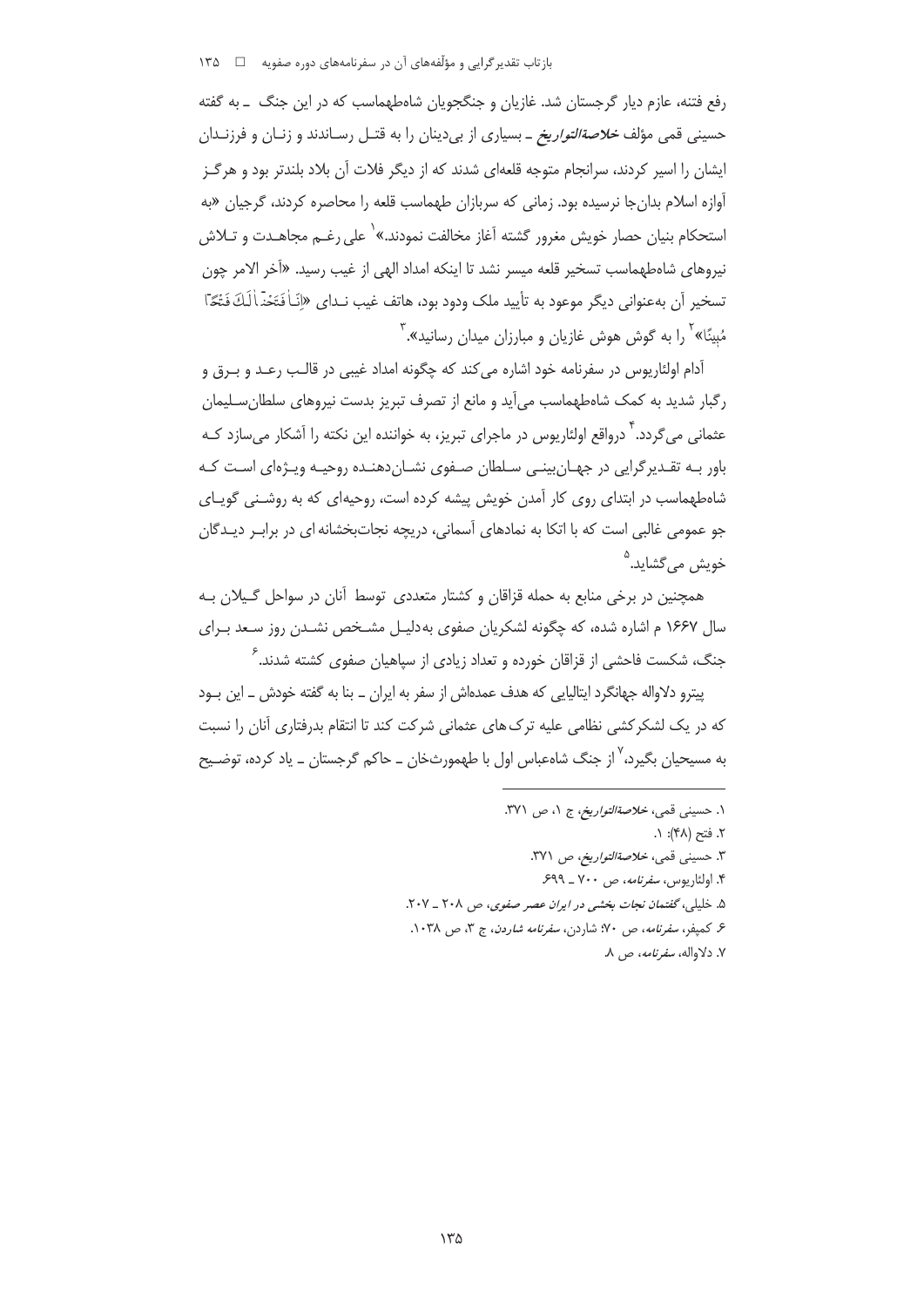۱۳۶ فصلنامه علمی ـ پژوهشی تاریخ فرهنگ و تمدن اسلامی، س ۸، زمستان ۹۶، ش ۲۹

می دهد که چگونه اعتقاد و باور شاهعباس به تقدیر و مشیت الهی، مسیر نبرد را عوض مـی کنـد. «او در همان حال دست راست را به شمشیر خویش برد و حالت فرماندهی که میخواهد فرمـان حملـه دهد به خود گرفت؛ ولی فوراً از آنچه گفته بود پشیمان شـد و چنــان کـه گــویی از تقــدیر و سرنوشــت بیمناک است، دو دیده بر آسمان دوخت و گفت: نه، نه، غلط کردم نباید چنین چیزی گفت، توبه، توبــه. جز آنچه مشيت الهي است، عملي انجام نخواهد گرفت و همه چيز در يد قدرت اوست.» <sup>(</sup>

بدین ترتیب سیاحان از جمله افرادی بودند که با انعکاس باورهای تقدیر گرایانه ایرانیان و باورمنـدی آنان به زمان های مقدس و نامقدس، ذهنیت سنتی و اسطورهای انسان ایرانی را به تصـویر کشـیده، در نتیجه، با نگاهی به گذشته فراز و فرود هویت ایرانی را ارائـه داده و سـعی کردنـد بـاتوجـه بـه شـرایط موجود، دریافت خود را از موضوع میزان تعهد و دلبستگی ایرانیان به گذشته خویش نشان دهند.

### ۳. تقدیرگرایی و استبداد (تقدسمأبی و الوهیت شاه)

سفرنامه نویسان عصر صفوی، ضمن اینکه استبداد را از عوامل بسیار مهم و مؤثر در شکل گیـری فرهنگ و شخصیت ایرانیان دانستهاند، براین نکته نیز تأکید ورزیدهاند کـه اسـتبداد و اعتقــاد بـه الوهی بودن پادشاه، در تقدیرباوری ایرانیان و «احساس عدم کنترل بر سرنوشت خویش» در دوره صفویه نقش مهمی داشته است. در سفرنامه های عصر صفوی به اسـتبداد و خودکـامگی شـاهان صفوی اشاره شده است، به طوری که با توجه به قدرت و اختیارات فراوان شاهان صـفوی، آنــان را قدرتمندترین و مستبدترین شاهان آسیا دانسته اند. «شاه ایران شاهی است که بر تمامی سلاطین جهان برتری دارد، زیرا رعایایش او را عالی ترین، مقتدرترین و مستبدترین شاه آسیا مـیcاننـد».<sup>۲</sup> ضمن اینکه جایگاه قدسی و الوهی برای آنان قائل شدهاند. بهطوری که شـاهان صـفوی ازطریــق منسوب کردن خود به امامان شیعه، ازجمله امام موسی کاظمﷺ، و از طرفی معرفی خود بهعنوان نایب و نمایندگان امام زمان ﷺ و همچنین مقام مریدی و در عین حال مـرادی بـرای خـود، بـه کسب مشروعیت اقدام می کردند. این مشروعیتسازی سبب شد تا بسیاری از لفظ معصوم بـودن برای آنها استفاده و الوهیت برای آنان قائل شوند.<sup>۳</sup>

١. دلاواله، *سفرنامه*، ص ٢٠١.

۲. سانسون، *سفرنامه سانسون (وضع کشور شاهنشاهی ایران در زمان شاه سلیمان صفوی)*، ص ۲۴: کمیف، *سـفرنامه*، ص ۱۴؛ شاردن، *سفرنامه شاردن*، ج ۳، ص ۱۱۵۲.

۳. سانسون، *سفرنامه سانسون (وضع کشور شاهنشاهی ایران در زمان شاه سلیمان صفوی)*، ص ۱۶۸؛ شاردن، *سـفرنامه شاردن*، ج ۳، ص ۱۱۴۳؛ کمیفر، *سفرنامه*، ص ۱۴ و ۱۵.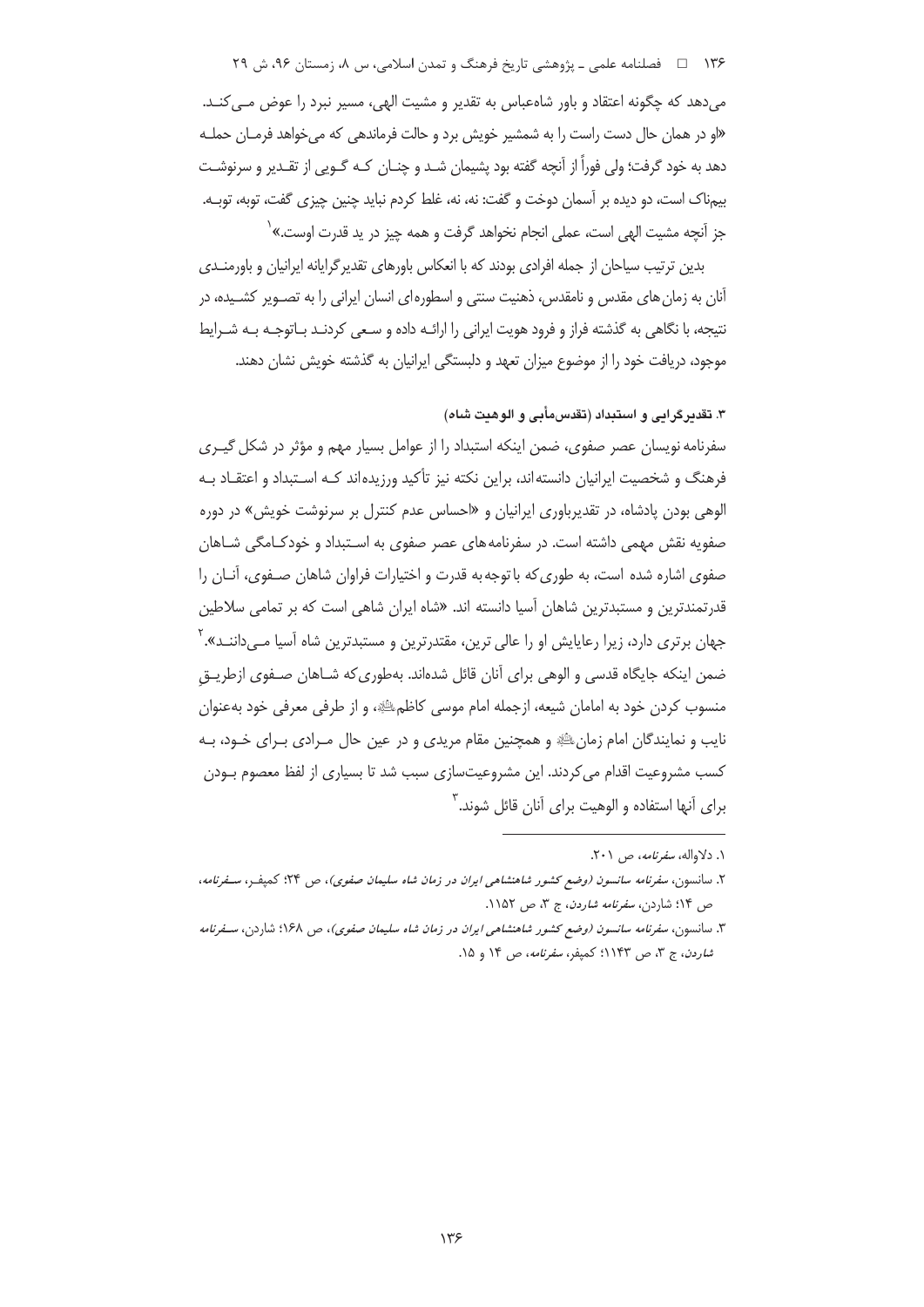در واقع باور ایرانیان به «سرشت قدسی سیاست» و پذیرش استبداد، آنـان را بـه ایـن نتیجـه رساند که سرنوشتشان از آسمان مشخص شده و باید تحت فرمان پادشاهان مستبد باشند، چراکه غالب ایرانیان، ضمن اینکه پادشاهان خود را واجد نیروهای ماورای طبیعت میدانند، ٰ بر این باورند كه يادشاه آنان، نماينده اولين جانشينان يبغمبرﷺ يعني امامانﷺ، و خليفه امام غايب، حضـرت مهديﷺ امام دوازدهم در زمان غيبت محسوب مي شود. '

بقول جان فوران «اعتقاد به اینکه شاهان سایه های خدا بر روی زمین اند، و مشـروعیت آنهـا نیز از همین میباشد، شرایطی را ایجاد کرده بود که همه حقوق اجتماعی در انحصار دولت بوده و تمامی وظایف نیز بر عهده او باشد؛ در چنین شرایطی قشرهای مختلف، دیگر هیچ گونـه حقـوقی در برابر تصمیمات دولت نداشتند و چنین شرایطی منجر به نوعی ترس و تسلیمپذیری و تـندادن به حاکمیت استبداد و خودکامکی و پناه بردن به تقدیر و سرنوشت ازلی و ابدی مــ<sub>، گ</sub>ردیـد.»<sup>۳</sup> از سویی دیگر در جامعه استبدادزده، نوعی ظلم سلسله مراتبی ایجاد می شود که هر شخص به ناچار ظلم و تعدی استبداد مافوق و حتی مافوق های خویش را تجربه کند. این حالت از استبدادزدگی نوعی «احساس از دست دادن کنترل بر سرنوشـت خـویش»<sup>۲</sup> و «گـرایش بـه تقـدیر» را بـرای ایرانیان به ارمغان آورده است.

بدین ترتیب با تکیه بر اندیشه تقدیرباوری و مشیتانگاری، ظلم و ستم سلسلهوار ایرانیان ب یکدیگر، <sup>۵</sup> و پناه بردن از یک استبداد به استبداد دیگر، آن را به سنت و عادتی تبـدیل کـرده کـه بهقول اتين دولابوئسي مردم را به «بردگي اختياري» سوق مي دهد. به همين خـاطر دولابوئسـي دو عامل عادت و سنت را دلیل پذیرش استبداد ازطرف مردم می داند. <sup>۶</sup> شاردن نیز بر این موضـوع تأکید دارد که تقدیر گرایی باعث شده است که مردم درباره حکومت خود از تعقل استفاده نکنند و هر چیزی را با این اعتقاد که تمام حوادث و وقایع زندگی تقدیر ازلی است، قبول کنند و حکومت استبدادی را نیز در این راستا قابلِ قبول بدانند.<sup>۷</sup> ونیزی ها نخستین کسانی هستند کـه آشـکارا بـه

ع دولاپوئسي، ساست اطاعت (رساله پردگیر)، ص ۹.

۷. کجباف و مومنی، تأثیر ناهشیار جمعی در استبداد حکومت صفویه از دیدگاه شاردن، ص ۱۴.

١. كجباف و مومنى، تأثير ناهشيار جمعى در استبداد حكومت صفويه از ديدگاه شاردن، ص ١٣. ۲. شاردن، *سفرنامه شاردن*، ج ۳، ص ۱۱۴۴.

۳ فوران، مقاومت شکننده (تاریخ تحولات اجتماعی ایران از صفویه تا سال های پس از انقلاب اسلامی)، ص ۲۲۰ \_ ۲۱۹.

۴. میرزایی و رحمانی، فر*هنگ و شخصیت ایرانیان در سفرنامههای خارجی*، ص ۶۶ ـ ۶۵

۵. پولاک، سفرنامه پولاک: ایران و ایرانیان، ص ۹۵.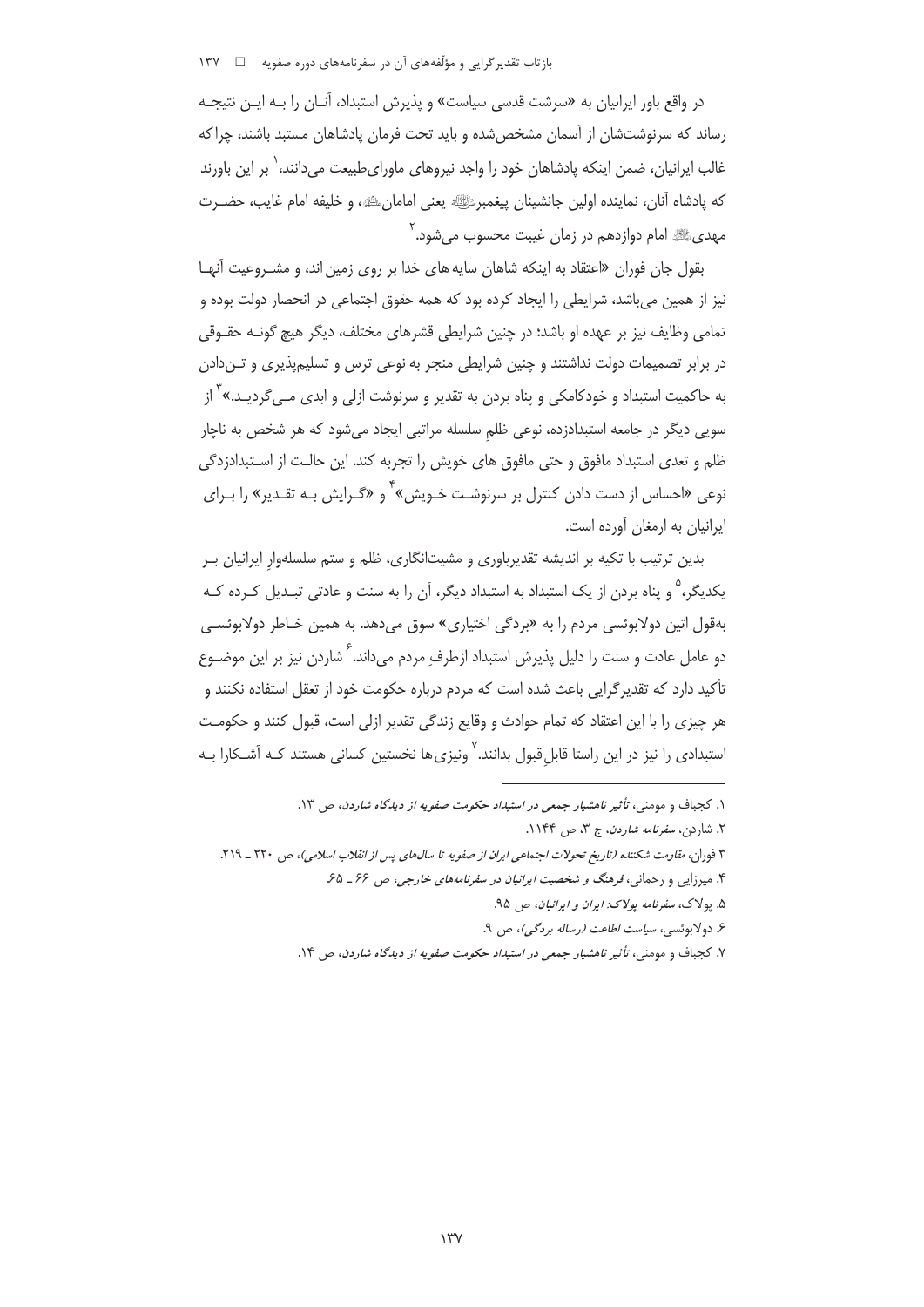۱۳۸ = ه فصلنامه علمی ـ یژوهشی تاریخ فرهنگ و تمدن اسلامی، س ۸، زمستان ۹۶، ش ۲۹ تقدس یادشاهان صفوی اشاره می کنند. ماریا آنجلو` در مورد شاهاسماعیل (۹۳۰ ــ ۹۰۷ ق) می نویسد:

این شاه را به خصوص سیاهیانش می پرستند و بسیاری از آنان، بی جوشن و زره می جنگند. از مردن در راه سرور خود خرسندند … دیگران او را پیغمبر میدانند، اما همین قدر مسلم است که همه معتقدند که او نخواهد مرد.<sup>۲</sup>

یک بازرگان گمنام ونیزی هم که شاهد این قضایا بود، می نویسد:

نام خدا در سراسر ایران فراموش شده است و فقـط نـام اسـماعیل را بـهخـاطر سپردهاند و ایرانیان میگویند: «لااله الاالله اسماعیل ولی الله»." وینجنتو دالساندری ٌ پس از اشاره به بر کفایتی شامطهماست (۹۸۴ ـ ۹۳۰ ق) مربوسید:

هرچند انتظار می رود شاه مردی منفور باشد، عشق و احتـرام مـردم بـه او بـاور کردنی نیست. مردم او را نه همچون شاه بلکه مانند خدا می پرستند.<sup>۵</sup>

میکله ممیره نیز می گوید: «صوفی ها، شاهطهماست را پیامبر خود می(داننید». <sup>۶</sup> کمیف و معتقبد است شاهان صفوی قدرتی از نوع دیگر هم دارند که خـاص خـود اوسـت، یعنـی نـوعی تقـدس آمیخته با احترام نه از آن دست که در غرب برای شاهان قائل هستند، بلکه تقدسـی کـه فطـری است و با تولد شاه همراه است و ملازمه دارد.<sup>۷</sup> همچنین بنا بـر عقیـده کمیفـر، قداسـت شـاهان صفوی نزد ایرانیان به حدی بود که آنان شفای خود را از شخص شاه طلب می کردند. مــثلاً اگــر شاه دستهای خود را در آبی فرو برده بود، آن را بهعنوان داروی شفابخش میدانستند.^

باور به تقدس شاه فقط در حد کلامی نبود، بلکه مردم عمیقاً معتقد بودنـد کـه شــاه، انســان مقدسی است. به همین علت، توانایی هایی بـه او نسـبت داده مـیشـد کـه مخـتص پیـامبران و ائمهﷺ بود و شاه فراتر از آن، امتیازات و مصونیتهایی داشت که دین و جامعه برای هـیچ کـس

1. Maria Angolello.

4. Vincentio Degl'Alessandri.

۲. سفرنامههای ونیزیان در ایران، ص ۳۴۴. ٣. همان، ص ۴۵۶.

۵. سفرنامههای ونیزیان در ایران، ص ۴۷۴. ۶. ممبره، سفرنامه (فرستادهای بهسوی فرمان روای صوفی ایران)، ص ۳۰. ۷. کمیف، *سفرنامه*، ص ۱۴.

٨. هعان، ص ١۵؛ , ک: فلسفي، ز*ندگاني شاه عباس اول*، ج ٢، ص ٣۵٣.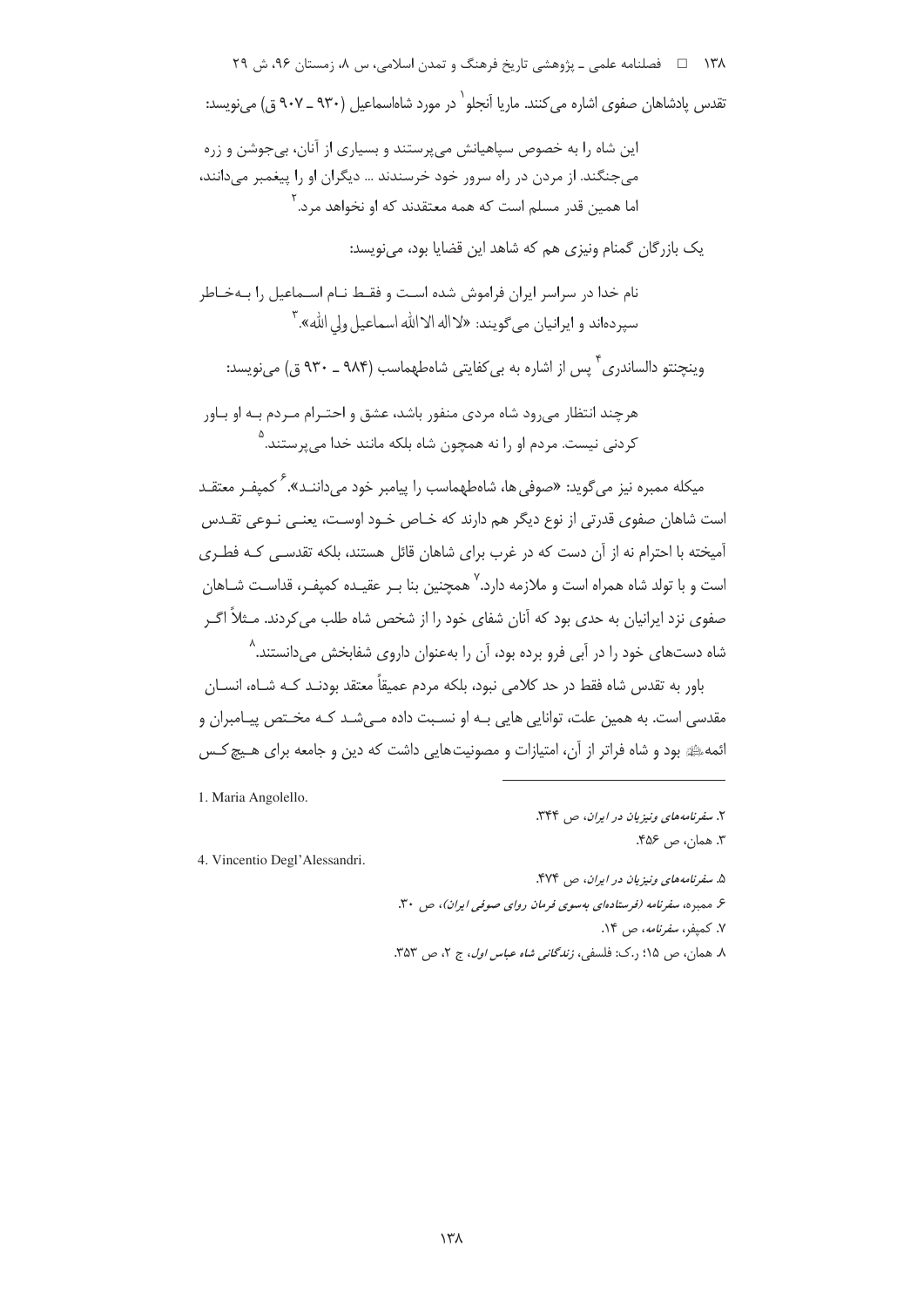دیگری قائل نمیشد. مردم حتی معتقد بودند که شاه، قدرت زنده کردن مردگان را دارد.<sup>\</sup>

بنابراین مشاهدات ناظران اروپایی، به خوبی نشان میدهد که شاه در افکار عمومی رعایـا ــــ اعم از قزلباش ها و عامه مردم ــ موجودي مقدس به شمار مي آمد و از نظر آنها، اين يک حقيقـت بدیهی تلقی می شد. این باور، چنان پررنگ و جدی بود که از دید ناظران اروپـایی کـه بعضـی از آنها فقط مدت کوتاهی در ایران اقامت داشتند و با زبان فارسے و ترکـی بیگانــه بودنــد، مخفـی نماند، و در نوشتههای آنها بازتاب داشته و آثار و نشانههای باور به این تقدس دیده می شد.

در پایـان ایـن نوشـتار بایـد بـه چنـد نکتـه اشـاره کـرد: ۱. توصـیف و تحلیلـی کـه عمـوم سفرنامهنویسان از تقدیرباوری و مشیتانگاری جامعه عصر صفوی ارائه کردهاند، صرفاً با تکیه ب شناخت عینی و حضوری آنان از مردم عصر صـفوی بـوده، لـذا کمتـر از ریشـه هـای تـاریخی و فرهنگی این مقوله سخن گفتهاند. ۲. بیشتر این سفرنامهنویسان تقدیرباوری را در معنـا و مفهـوم عامیانه آن موردِتوجه و نظر قرار داده اند، بدون اینکه در نوشته هـای خـود تمـایزی بـین مفهـوم «تقدیر گرایی» و «قضاوقدر» قائل شوند. چراکه تقدیر گرایی پدیدهای اجتماعی است و ریشــه در تجربه های تاریخی و مسائل سیاسی دارد، در صورتی که قضاوقدر متکی بر تفکـر دینـی اسـت و قائل به قدرت، علم مطلق، ازلي و ابدي خداوند مي باشد و هرچه در جهان روي مي دهد را مطابق مشیت او می داند. لذا آنچه از دید سفرنامهنویسان غربی بهعنوان یکی از عوامل اسـتبداد و موانـع توسعه مطرح شده تقدیر گرایی است نه قضاوقدر. ۳. عموم سـفرنامهنویسـان غربـی توضـیحات و توصیفات متعدد، چند پهلو و حتی در مواقعی متناقض از شخصیت ایرانی ارائه داده اند که همـه از تجربه وجوه مختلف شخصیت ایرانی و بعضاً گونه های مختلف شخصیت ایرانیان ناشی و گاه بـه تجربه موردی آنها منوط بوده است که از آن گزارههای عام استنتاج کردهاند.

#### نتىجە

با مراجعه به متون عصر صفوی بهویژه سفرنامههای آن دوره، می توان چنین نتیجـه گرفـت کـه: سفرنامههای عصر صفوی، باتوجهبه اینکه نویسندگان آنها خود از نزدیک شاهد و ناظر بسیاری از رخدادها، وقایع، آداب و رسوم، هنجارها و باورها، برپایی آیـینِ هـا و مناسـک و … ایرانیـان در آن دوره بودهاند، و بەنوعی درک عینی و بصری که اپـن سـفرنامەنویسـان از جامعـه عصـر صـفوی

۱. سفرنامههای ونیزیان در ایران، ص ۴۷۴: سانسون، سفرنامه سانسون (وضع کشور شاهنشساهی ایسران در زمسان شساه سليمان صفوى)، ص ١٧٠.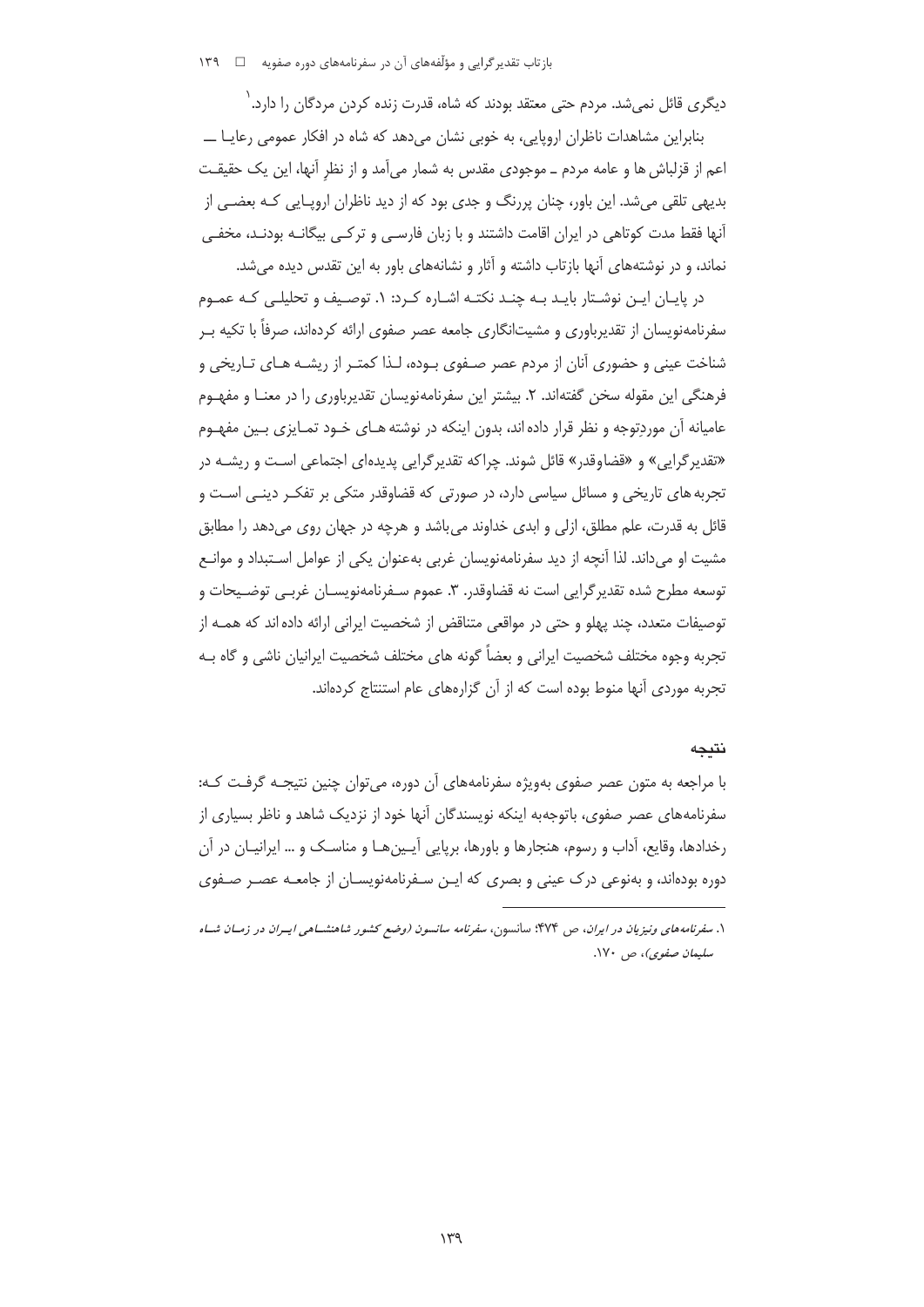۱۴۰٪ □ فصلنامه علمی ـ پژوهشی تاریخ فرهنگ و تمدن اسلامی، س ٨، زمستان ۹۶، ش ۲۹

داشته اند، می توانند منابع خوبی برای بررسی و تحلیل اوضــاع سیاســی، فرهنگــی و اجتمــاعی آن دوره بهحساب بیایند. تقدیر گرایی و باور به بخت و اقبال بهعنوان یکی از مؤلّفهها و مشخصههای فرهنگی ایرانیان انعکاس و بازتاب جالب توجهی در سفرنامه های عصر صفوی داشته است. غالب سـفرنامەنويسـان دورە صـفوي چـون شـاردن، كميفـر، سانسـون، اولئـاريوس، پيتـرو دلاوالــه، کروسینسکی و … که بیشتر در قالب سفیر، مبلغ مـذهبی، تـاجر و جهـانگرد بـه ایـران مسـافرت کردند، در نوشتههای خود به تفصیل از اعتقاد و باورمندی ایرانیان به سرنوشت و تقـدیر، بخـت و اقبال، طالعبینی و نجوم و باور به سعد و نحس ایام چه در میان شاهان و حاکمان صـفوی و چـه در میان مردم سخن گفته اند؛ تا جایی که بر طبـق گـزارش ایـن سـفرنامه هـا برگـزاری مراسـم تاج گذاری، جنگیدن با دشمن، پذیرفتن سفرا، ترتیب دادن میهمانی ها، بر اسب نشستن و رفتن به شکار، به تفریح رفتن، مراجعه به طبیب جهت مداوا و … همه معلق بود به اینکه قبلاً در این مورد از ستارهشناسان کسب تکلیف شده باشد. دیگر اینکه شاردن و دیگر سفرنامه نویســان آن دوره در نوشتار خود، ضمن توصيف و تشريح باور و اعتقاد ايرانيان به بخت و تقدير، سـعد و نحـس ايـام، پیشگویی، استخارہ، طـالع بینـی و … سـعی نمودنـد بـا ذکـر واژهـایی چـون اباطیـل، گمراهـان، سادهدلان، ناآگاهان و کلماتی از این دست، تحلیل و دیدگاه خود را درباره ایـن جنبـه از فرهنـگ مردم ایران بیان نموده به نوعی آن را یکی از عوامل اصلی بـروز اسـتبداد و از موانـع اجتمـاعی و فرهنگی توسعه قلمداد کنند. درواقع از دیدگاه سـفرنامهنویســان ایــن دوره، تقــدیر گرایی ایرانیــان اگرچه مانعی برای توسعه و پیشرفت قلمداد شده، اما در عین حال مرادمندی و سعادت خـویش را در اعتقاد به نجوم و باور به بخت و تقدیر میدیدنـد، تـا بـدین گونـه بـر مصـائب و مشـكلات و ناملایمات روزگار غلبه کنند.

# منابع و مآخذ

- ۱. آرون، ريمون، *مراحل اساسي انديشه در جامعه شناسي*، ترجمه باقر يرهـام، تهـران، سـازمان انتشارات و آموزش انقلاب اسلامی، ١٣٦٣.
- ۲. آشوري، داريوش، «ايران شناسي چيست؟»، *مجله راهنماي كتــاب*، س چهـاردهم، ش ٤ و ٥ و ٦،  $.1$ ۳0.
- ۳. آلبر تینی، ژان ماری، *مکانیسمهای از رشد ماندگی*، ترجمه ابوالحسن بنی صدر، تهران، مؤسسه مطالعات وتحقيقات اجتماعي، ١٣٥٢.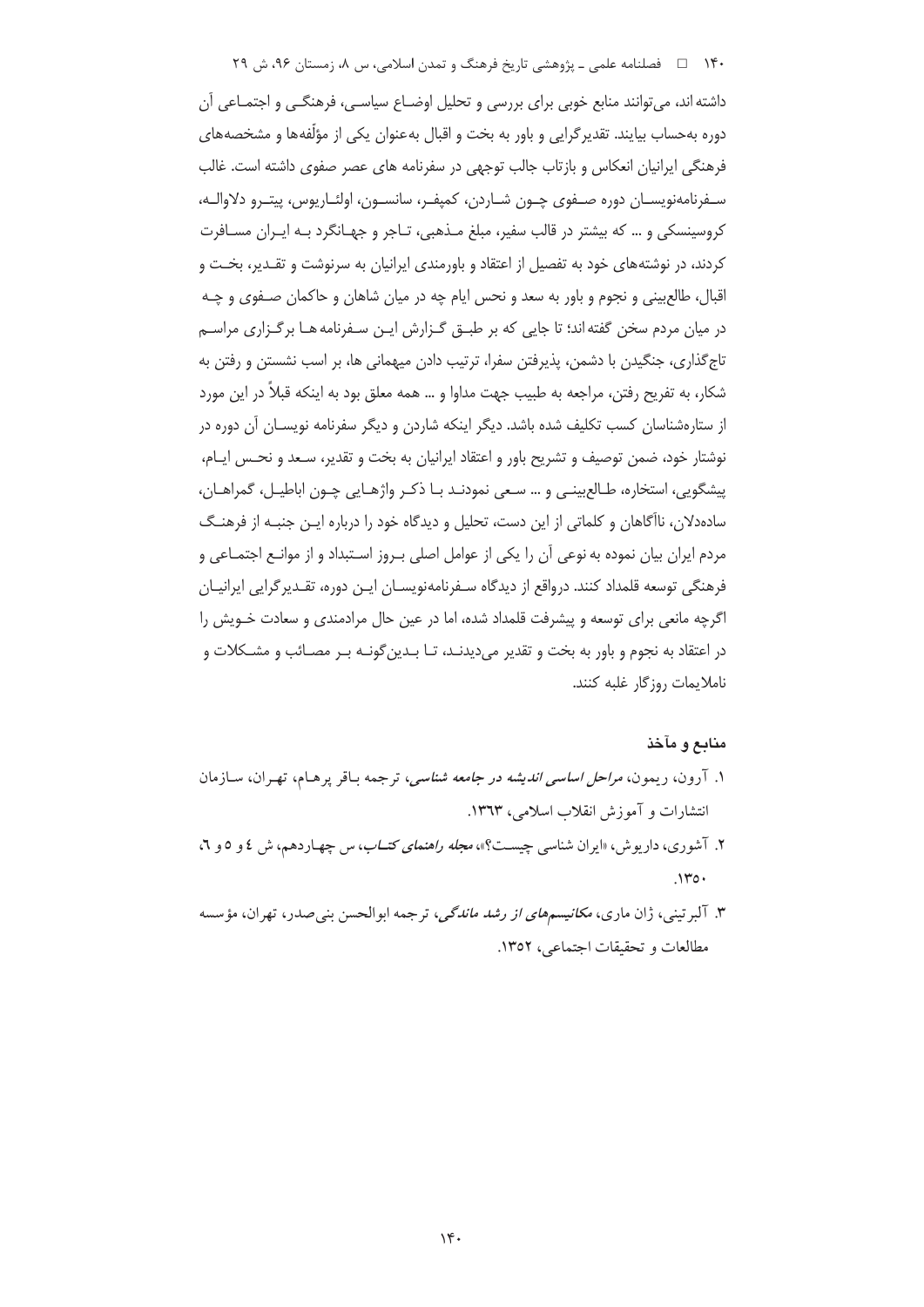- ٤. انوري، حميدرضا، يژوهشي ر*اجع به تقديرگرايي و عوامــل مــوثر بــر تكــوين أن*، يايـان نامـه کارشناسی ارشد، دانشکده علوم اجتماعی علامه طباطبایی، تهران، ۱۳۷۳.
- ٥. اولئاريوس، آدام، *سفرنامه آدام اولئاريوس*، ترجمه احمد بهپور، تهـران، سـازمان انتشـارات<sub>ى</sub> و فرهنگے ایتکار، ۱۳٦۳.
	- ٦. بلوشر، ويبرت، *سفرنامه بلوشر*، ترجمه كيكاووس جهانداري، تهران، خوارزمي، ١٣٦٣.
		- ٧. بھار، مھر داد، *اديان آسيايي*، تھران، نشر چشمه، ج ٤، ١٣٨٢.
	- ٨. بهر امنژاد، محسن، سفرنامههای اروپاییان در عصر صفویان، *کیهان اندیشه*، ش ٧٨، ١٣٧٧.
- ۹. یولاک، پاکوب ادوارد، *سفرنامه یولاک: ایران و ایرانیــان*، ترجمـه کیکـاووس جهـانداری، تھران، خوارزمی، ۱۳٦۸.
	- ۱۰. تاورنیه، ژان بایتیست، *سفرنامه*، ترجمه حمید ارباب شروانی، تهران، نیلوفر، ج ۲، ۱۳۸۹.
- ۱۱. ترنر، برایان، *ماکس وبر و اسلام*، ترجمه حسین بوستان و همکاران، قم، پژوهشکده حـوزه و دانشگاه، ۱۳۸۰.
	- ۱۲. جوان بخت، مهرداد، *ایران از نگاه انیرانی،* اصفهان، نشر آموزه، ۱۳۷۹.
- ۱۳. حسيني قمي، قاضي احمـد، *خلاصـةالتـواريخ*، تصـحيح احسـان اشـراقي، تهـران، مؤسسـه انتشارات وچاپ دانشگاه تهران، چ دوم، ۱۳۸۳.
- ۱٤. خلیلی، نسیم، *گفتمان نجات بخشمی در ایسران عصس صلفوی*، تهران، انتشارات علمبی و فرهنگے ، ۱۳۹۲.
	- ۱۵. دلاواله، پیترو، *سفرنامه*، ترجمه شجاع**الدین شفاء، تهران، علمی و فرهنگی، ج ٤، ١٣٨٤**.
- ١٦. دولابوئسی، اتین، *سیاست اطاعت (رساله بردگی)*، ترجمـه علـی معنـوی، تهـران، نشـر نـی،  $.1$ ۳۷۸
- ۱۷. ربانی گلپایگانی، علی، قدریه در تاریخ کلام اسـلامی، *نشــریه نــور علــم*، ش ٤٨، ص ٨٥ ـ ٨٤  $\mathcal{N}(\mathbf{v})$
- ۱۸. رفیعی، سیدمحمد، بررسی عوامل اجتماعی مؤثر بسر میسزان تقسدپرگرایی؛ مطالعیه مسوردی شسهر قردوس، پایان نامه کارشناسی ارشد، دانشکده علوم اجتماعی، دانشگاه تربت مدرس، ۱۳۸۲.
- ۱۹. سانسون، سفرنامه سانسون (وضع کشور شاهنشاهی ایران در زمـان شـاه سـليمان صـفوی)، ترجمه تقی تفضلی، تهران، این سینا، ١٣٤٦.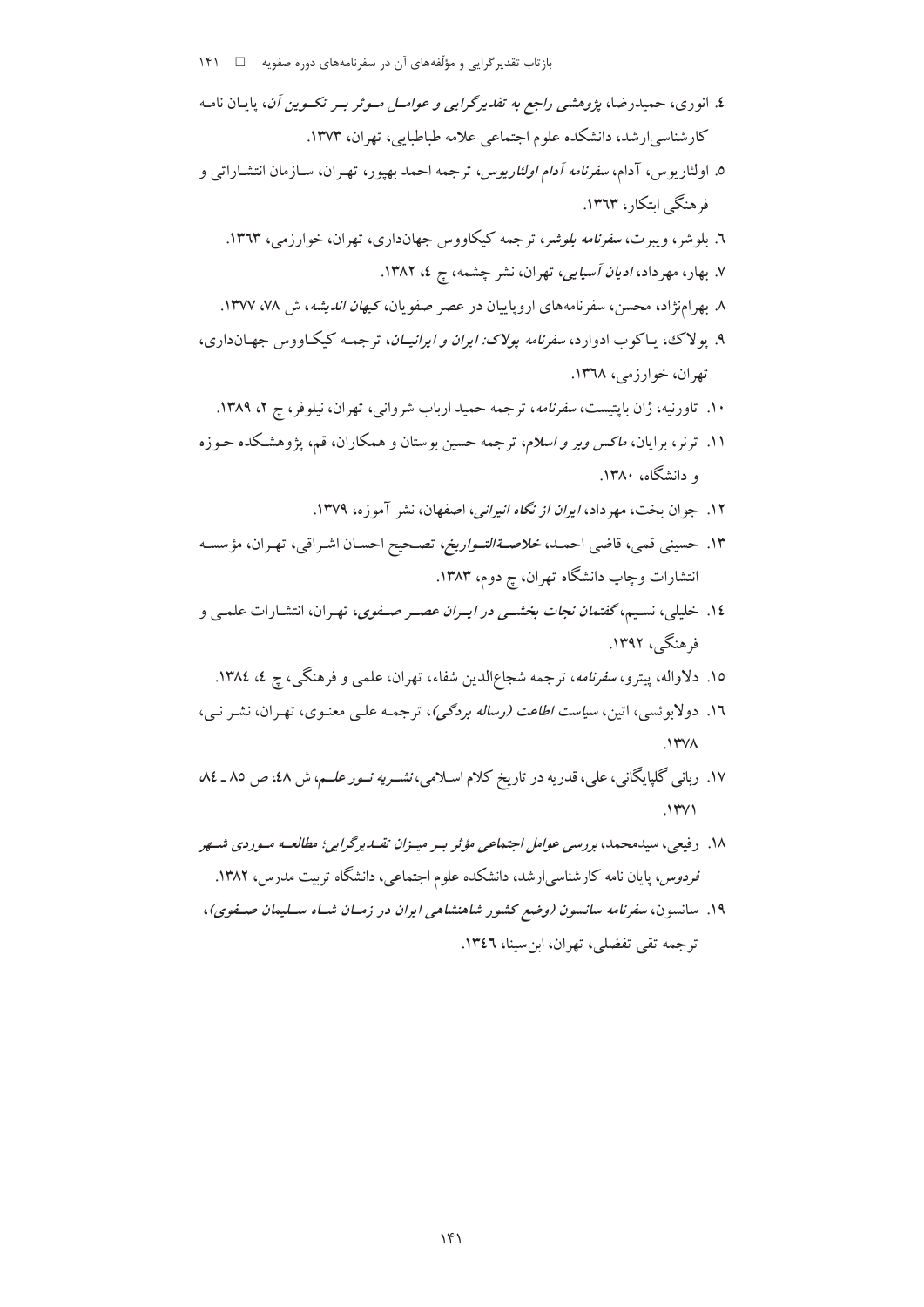- ٢٤. شجاعي، جواد، «عوامل اجتماعي رواني مؤثر بر تقـدير گرايي»، *ويــژەنامــه هفتــه يــژوهش*،  $.1412$
- ۲۵. شوستر والسر، سیبیلا، *ایران صفوی از دیدگاه سفرنامههای اروپاییان*، ترجمـه غـلامرضـا ورهـرام، تھ ان، امبر کسر، ١٣٦٤.
	- ٢٦. طباطبايي، جواد، ت*أملي درباره ايران*، ج ١، تهران، مينوي خرد، ١٣٩٥.
- ۲۷. فرانکلین، و پلیام، *مشاهدات سفر از بنگال به ایران*، ت<sub>ر</sub>جمه محسن جاو پیدان، تهران، بنیاد فرهنگ و هنر ایران (مرکز ایرانی تحقیقات تاریخی)، ۱۳۵۸.
- ۲۸. فریر، رانلد دبیلو، *برگزیده و شرح سفرنامه شاردن*، ترجمه حسـین هژیریـان، حسـن اسـدی، تهران، فرزان، ١٣٨٤.
	- ۲۹. فلسفی، نصرالله، *زندگانی شاه عباس اول*، تهران، انتشارات دانشگاه تهران، ۱۳٤٤.
- ۳۰. فوران، جان، *مقاومت شکننده (تاریخ تحولات اجتماعی ایران از صفویه تا سال هــای پــس از انقلاب اسلامی)*، ترجمه احمد تدین، تهران، مؤسسه خدمات فرهنگی رسا، ج ۹، ۱۳۸۸.
- ۳۱. کارری، جملی، *سفرنامه کارری*، ترجمه عباس نخجوانی و عبدالعلی کارنگ، تبریـز، اداره کل فرهنگ و هنر آذربایجان شرقبی، ۱۳٤۸.
- ۳۲. کازما، آک<sub>ی ی</sub>و، *سفرنامه*، ترجمه هاشم رجب زاده، تهران، انجمن آثار و مفـاخر فرهنگـی،  $\Lambda$
- ۳۳. کجباف، علي اکبر و مؤمني، محسن، «تأثير ناهشبار جمعي در استبداد حکومت صيفو به از دیدگاه شاردن»، *مجله پژوهش های تاریخی ایران و اسلام*، ش ۱۰، ۱۳۹۱.
- ۳٤. کر یمه ،، علي، «باز تاب هو بت فرهنگي ايرانيان در سفرنامههاي عصبر صنفوي و قاجباري»، فصلنامه مطالعات ملي، ش ٢٩، ١٣٨٦.
	- ۳۵. کمپفر، انگلبرت، *سفرنامه*، ترجمه کیکاوس جهانداری، تهران، خوارزمی، چ ۳، ۱۳٦۳.
	- ۳٦. گوبینو، ژوزف آرتور، *سه سال در ایران*، ترجمه ذبیح|لله منصوری، تهران، نشر فرّخی، بی¤.